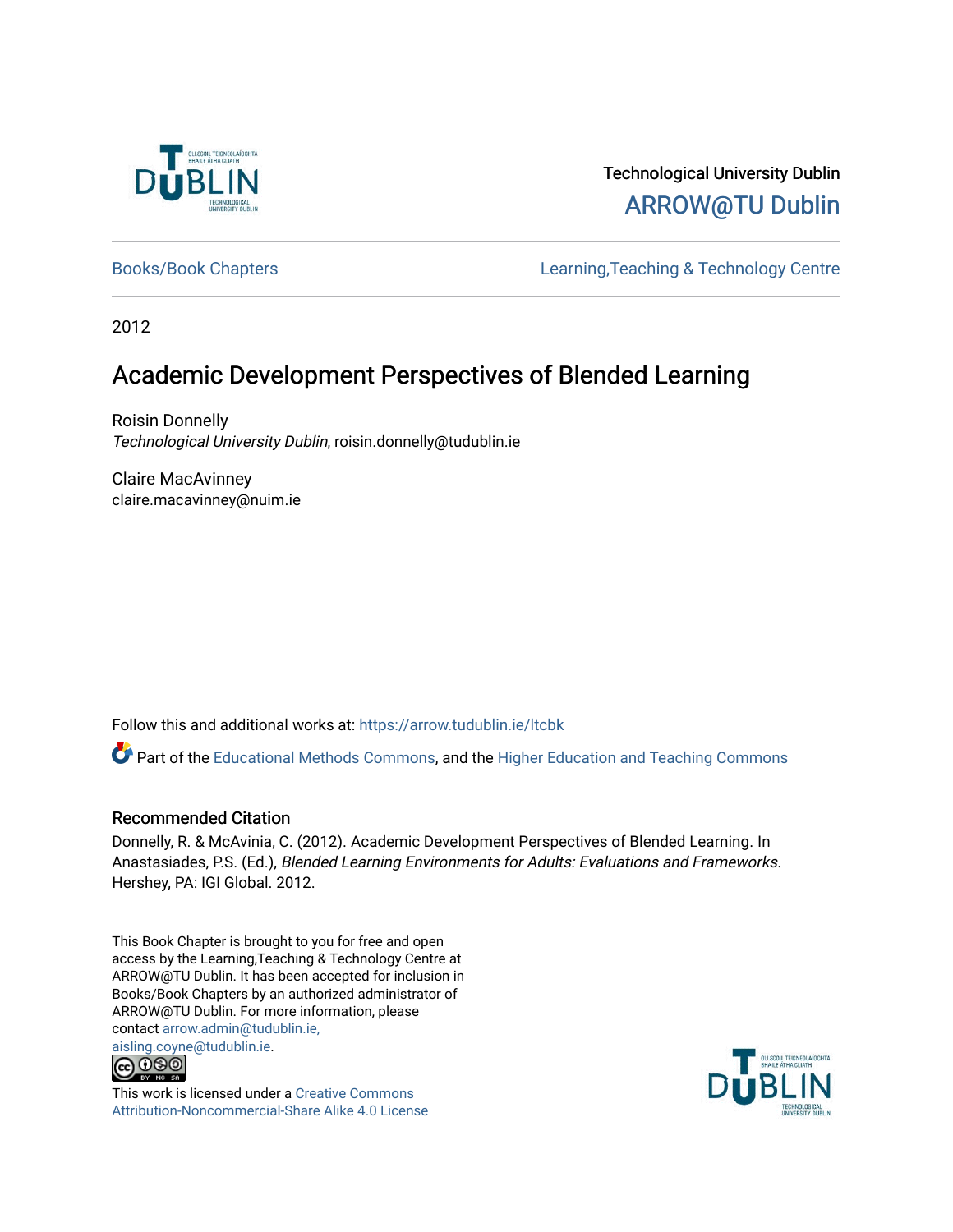# Academic Development Perspectives of Blended Learning

#### **Roisin Donnelly and Claire McAvinia**

*Dublin Institute of Technology / NUI Maynooth, Ireland* 

#### **ABSTRACT**

Technological advances in every aspect of today's higher education environment create a forum for academic developers to re-examine existing delivery methods for professional development. Within the context of this case study, the term 'academic developer' is taken to encompass the role of learning technologist. In order to be responsive and accommodate the changes, traditional instruction methods are being extended to encompass the range of Web 2.0 tools available. Debate is ongoing in the area of blended learning as to the ultimate effectiveness of technology integration. Through exploration of the experiences of two academic developers involved in the design and delivery of accredited professional development programmes for academic staff in Ireland, the case is made for an effective balance in pedagogical and technological intervention. Both were experienced in delivery face-to-face instruction, had different levels of experience in online teaching and work collaboratively with academic staff. Experience from the two case studies suggests that a prerequisite for embedding blended learning strategies in learning and teaching is that the instructors recognise the need for appropriate holistic academic development to provide them with not only an understanding of how best to use the technologies, but fundamentally for enhancing their understanding of how to develop effective blended learning environments.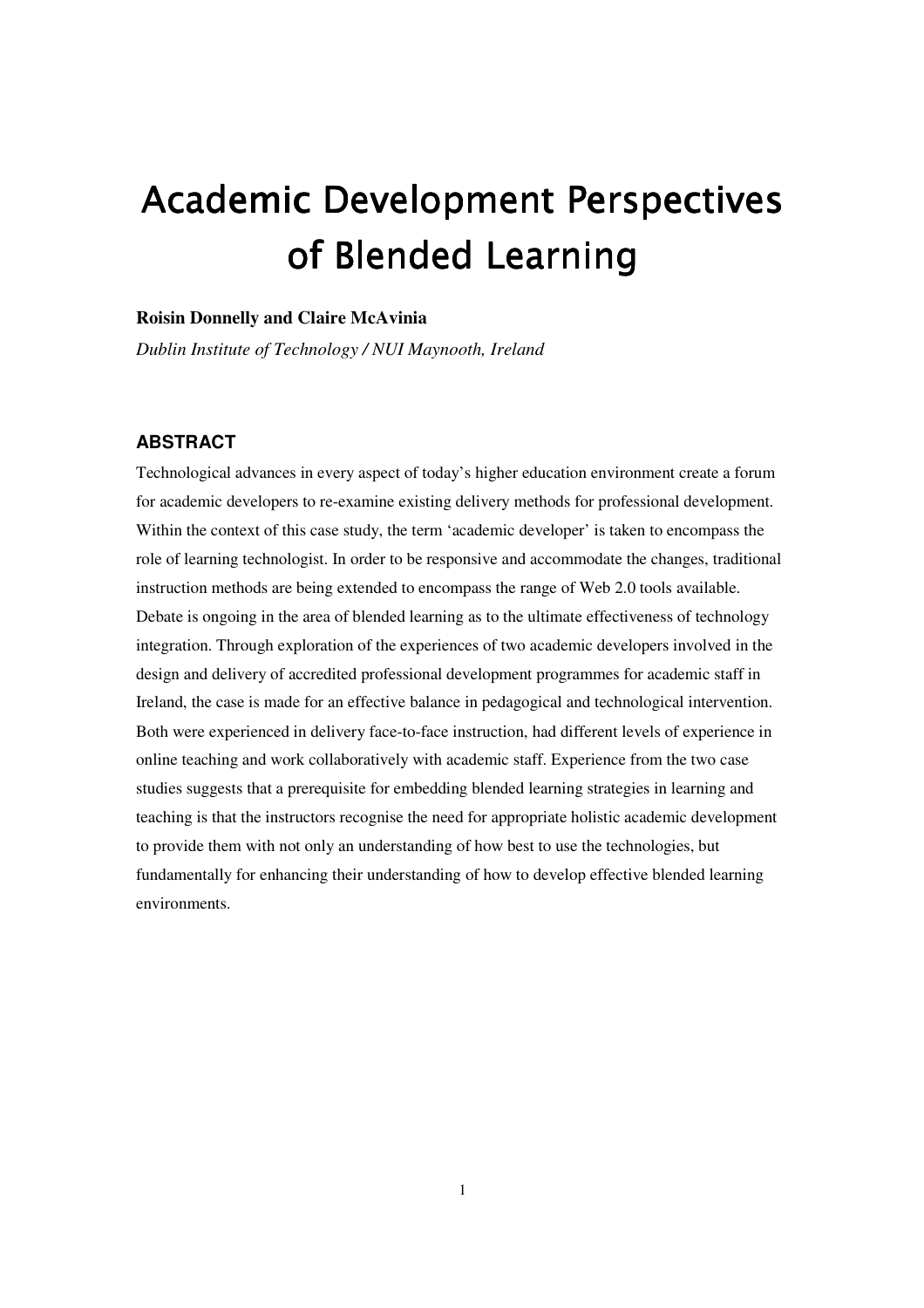#### **INTRODUCTION**

Introducing learning technologies to higher education programmes raises questions about staff roles and the organization of academic development practices. Indeed, over the past decade, many higher education institutions are integrating multimedia and more recently, web 2.0 technologies into teacher education and academic development programmes albeit with varying degrees of success (Leonard & Guha, 2001; Kell *et al*., 2009). This paper discusses the findings from two case studies evaluating the effectiveness of blended delivery strategies by two centrally supported educational developers charged with working with academic staff in providing specialized support.

To be truly effective, academic development programmes need to engage the academic/faculty staff in learning as professionals. Within a blended environment, this includes learning experiences grounded in both classroom and virtual practice and guidance to develop as professionals in each. Academic developers encompass the role of learning technologist and work collaboratively with academic staff. The findings of a study by Ooms *et al.* (2008) offer an opportunity to further understand this type of role, and the value of a staff development model that supports situative professional development.

As there are still conflicting messages from the literature on the effectiveness of blended learning, [not all studies report positive benefits from the ongoing mixing of technologies with classroom teaching], the main concern of this chapter is to seek clarity on this issue, within a pragmatic lens; this realistic perspective is important as many higher education institutions today are not immune from a range of economic problems and as a result, the metrics for excellence within blended learning may require redefinition.

Initially the terminology on blended learning is clarified in the chapter and by extrapolating from current case study practices, it reveals a need for effective scrutiny of the power of blended learning strategies within the field of academic development. Secondly, a synopsis of current research into blended learning is provided, with a particular emphasis on new forms of conceptual frameworks and methodologies being brought to bear in the field. A third section explores the heart of the chapter by deconstructing the power that blended learning can offer academic development practice through the discussion of two case studies. Finally, the paper concludes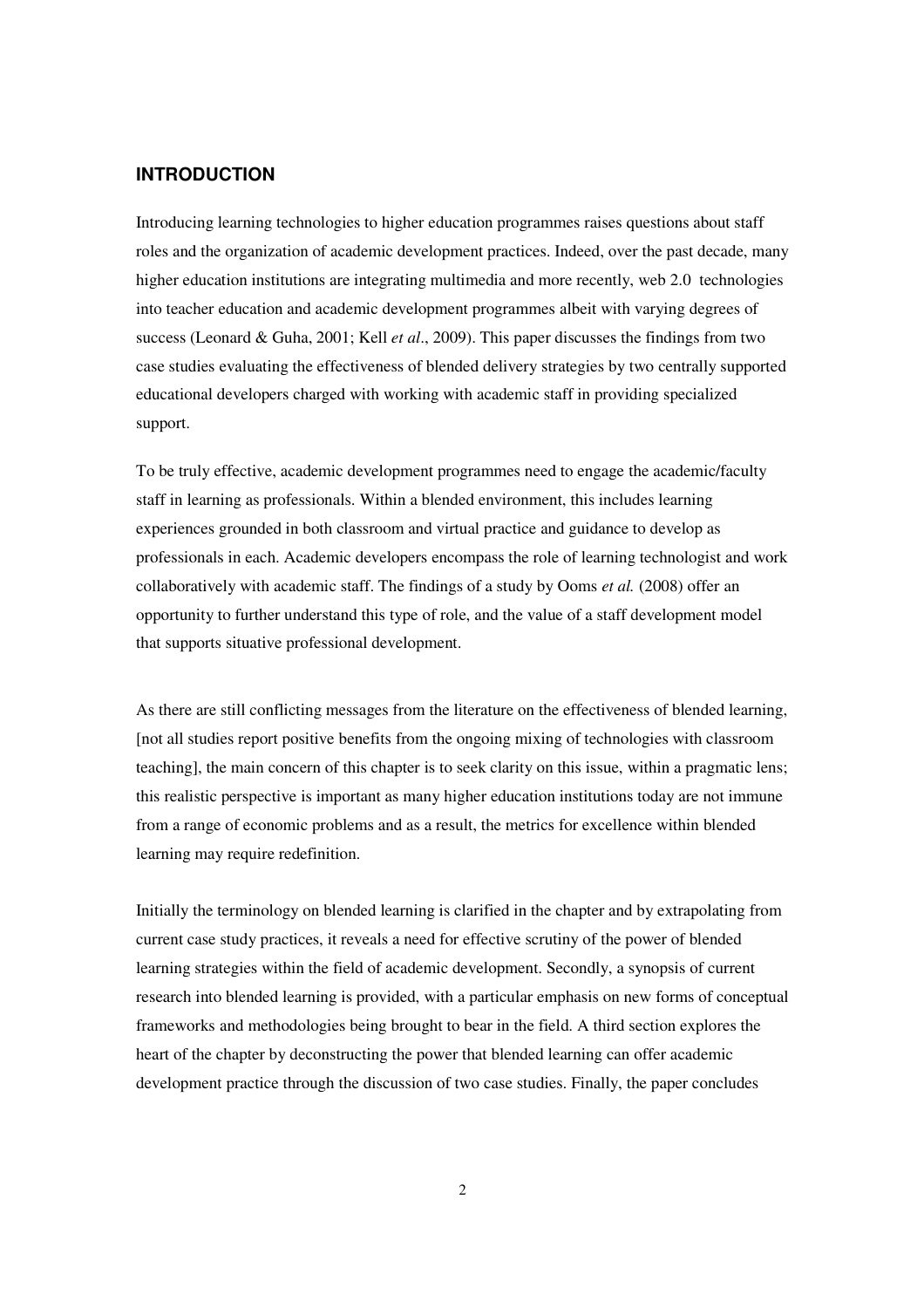with a look forward into what the future of blended learning holds for such professional development programmes.

Inherent in all this is the technological and pedagogical challenges that exist within the field, and it is important to raise debate about blended learning as well as disseminate best practice through case studies such as this. Recognising that international blended learning conferences and symposia are only in their early years, it is anticipated that this chapter will contribute to the ongoing development of a common learning and teaching discourse about blended learning strategies in use in higher education today.

#### **BACKGROUND**

This chapter will discuss the findings from a comparison between two case studies evaluating the effectiveness of blended delivery strategies by two centrally supported academic developers charged with working with academic staff in providing specialized support. Case 1 is from a blended two year part-time programme, the MSc Applied eLearning, which is open to academic staff from across Ireland. The programme is intended for professionals with an interest in eLearning in higher education and industry practice, including eLearning specialists and coordinators, researchers, teachers, tutors and lecturers, trainers in commercial enterprises, policy makers and managers, who want to explore the possibilities for training, education and knowledge transfer through information and communications technology. The programme is in its third year with over 30 graduates to date across the two years and a further 18 participants currently enrolled for this current academic year. The HE participants are varied in their teaching background from Apprenticeship courses to undergraduate and postgraduate degrees, and those from the commercial sector are from diverse fields; it is this combination of experiences that enriches the culture of the programme so that "*thoughtful discourse*" about eLearning becomes the norm.

Case 2 is a pilot project designed to support academics in their own use of blended learning using a virtual learning environment (VLE), Moodle (http://www.moodle.org/). This project was intended specifically for academics in language disciplines in the first instance, although it was intended to mainstream it within the university in the event that it was successful. The intention of this project was to provide a blended learning intervention as professional development for academic staff, which would then promote their use of blended learning in their own teaching.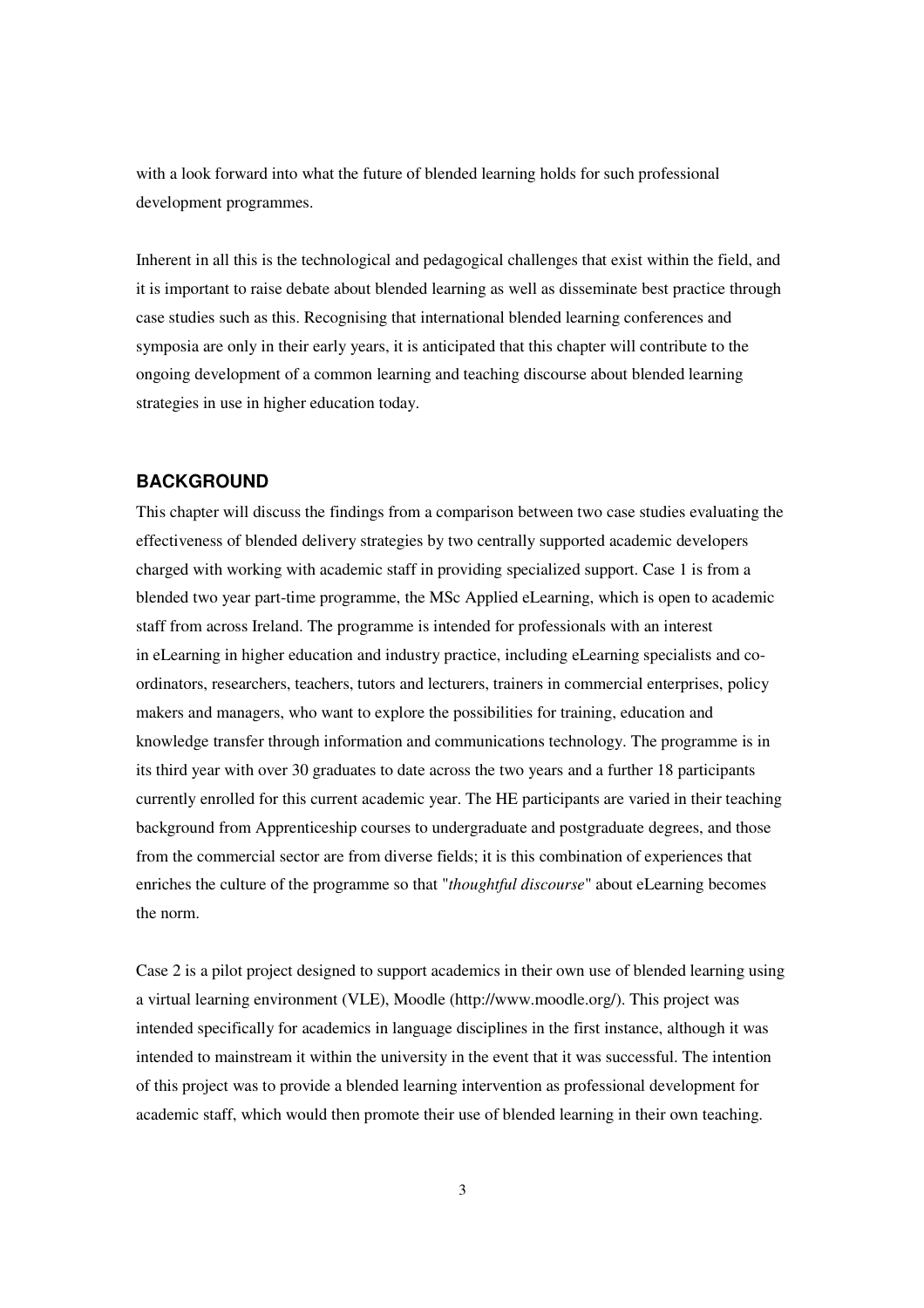The project invited participants to work within an online space for a period of one semester, availing of exemplar activities, tasks and materials which could serve as templates for their own courses. Four participants joined the project in its first iteration. Like Case 1, participants were expected to have an interest in eLearning in higher education but it was anticipated that they may not have used eLearning very extensively. The objective of the intervention was to encourage them to experiment and develop their experience.

#### **Issues, Controversies, Problems**

Blended learning in higher education is now widely adopted and growing rapidly globally (Elsner, 2006; Salmon & Lawless, 2006). The mix of blended learning at higher education institutions varies from course to course, depending on a large extent on the subject discipline and the skills of the lecturer in pedagogical knowledge related to using blended forms of learning as well as relevant technological skills. However, it is still the case in many blended learning environments today that they are suffering from a lack of interactivity. Many online classes simply provide text-based materials or recorded lectures- podcasts - to which students listen after downloading. Shen *et al.* (2008) argue that this format only reinforces the negative effects of passive non-participatory learning.

Shin & Lee  $(2009)$  argue that some educationalists believe online education shows promise as an innovative and creative pedagogical method, on the other hand skeptics perceive distance learning as inadequate and inappropriate as a substitute for on-campus f2f instruction. Ultimately, they believe that hybrid formats help form and maintain online community, and allow students to benefit from the best of both worlds. Such rhetoric is common amongst blended learning studies, and it is important to delve into the substance underneath.

Therefore, several challenges seem to remain in this area despite the substantial promise of webbased instruction and other information technologies; in addition to the technological challenges such as consistent connections, the pedagogical challenges of dealing with cognitive overload, the effort of remaining flexible, sustaining the social interaction from classroom to cyberspace and the holistic approach required to designing interactivity in blended learning also exist. Given these factors, it is important to raise debate about blended learning and disseminate best practice in the field. At a pragmatic level, actively seeking technologic interventions that can greatly increase interactivity in blended classes is the focus of this paper. Web 2.0 communication tools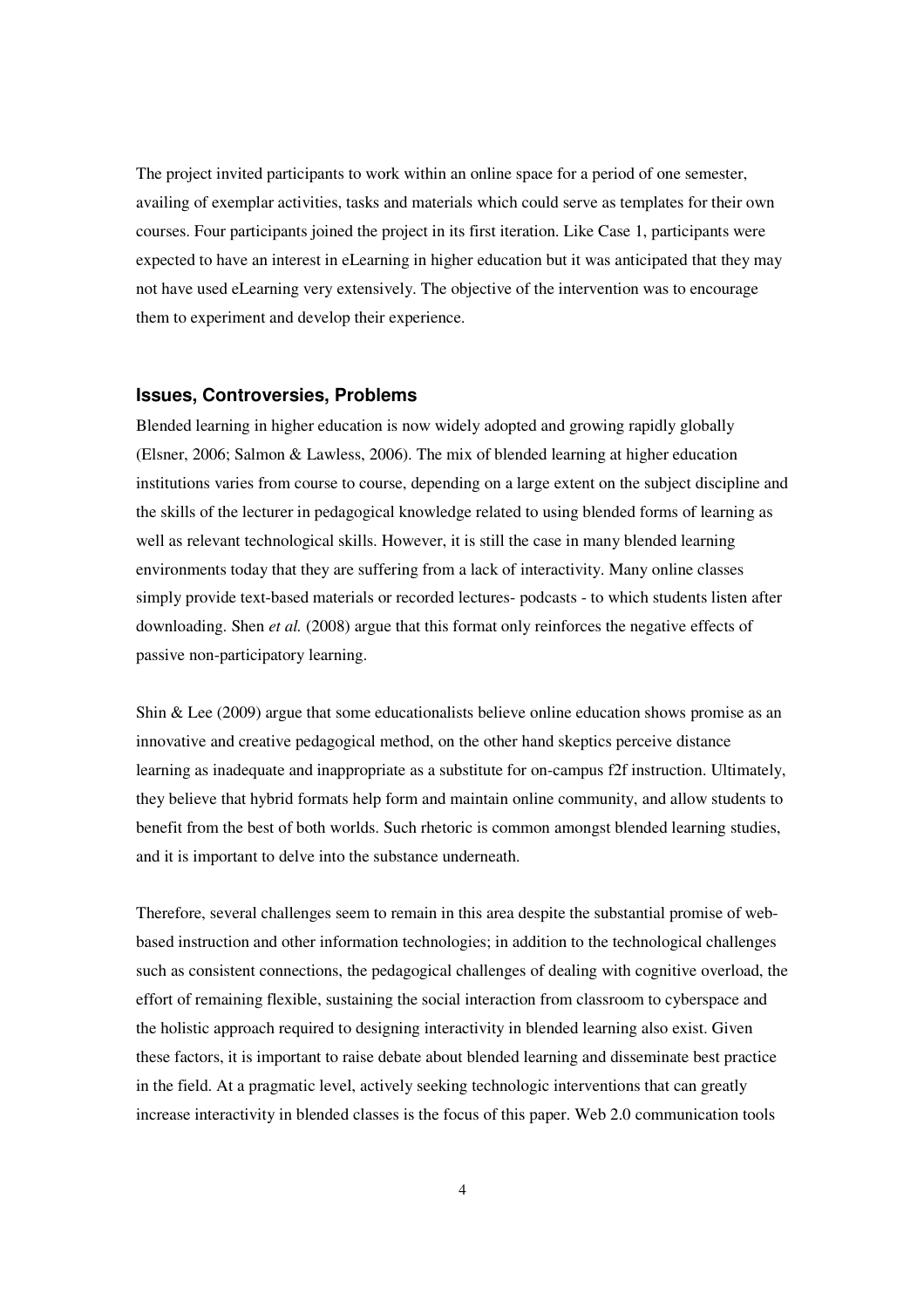such as blogs and real-time video conferencing have the potential to improve the connection between the classroom and the virtual learning environment.

In recognition of the definitional debates surrounding the area, the following section of the paper opens with provision of a definition for blended learning. What follows is an indication of the topical areas currently being researched in the field and the resulting benefits of blended learning that such research has suggested.

#### **Importance of defining blended learning**

Rosenberg (2001) suggests that *definition* is the wrong term, arguing that it's more important to understand the concept of blended learning. However in the literature, quite often a narrow definition of blended learning is presented. It is sometimes even the case that the 'blend' is referred to indirectly – something that will lead to a change but is not itself described or specified (Hughes, 2007). Davis and Fill (2007), offering a case study of how blended learning has been adopted in a university through a successful project in one Faculty, include only a very brief definition of blended learning:

Blended learning, the combination of traditional face-to-face teaching methods with authentic online learning activities, has the potential to transform student-learning experiences and outcomes. (2007, p. 817)

Jennings refers to a blend of technologies (Jennings, 2005), while Swe Khine & Lourusamy (2003, p. 671) describe a module delivered using 'a blended learning approach', by which they mean the use of a customised CD-ROM, traditional tutorials, and online discussions. Osguthorpe & Graham (2003) cite a conversation with a journalist who had understood blended learning to mean any use of the Internet in the classroom. For most people, blended learning equates to blending instructor-led courses with online courses. Kerres & de Witt (2003) suggest:

The now widely adopted term 'blended learning' refers to all combinations of FTF learning with technology-based learning: traditional education can be enriched with the use of technology and learning with technology can profit from FTF meetings (2003, p.101)

But they also point out that this is a shortcoming of the term – "a buzz phrase that is so open that anyone can agree on it" (2003:101). Osguthorpe & Graham (2003) argue instead for a concept that refers to a variety of media, and getting the best from each one: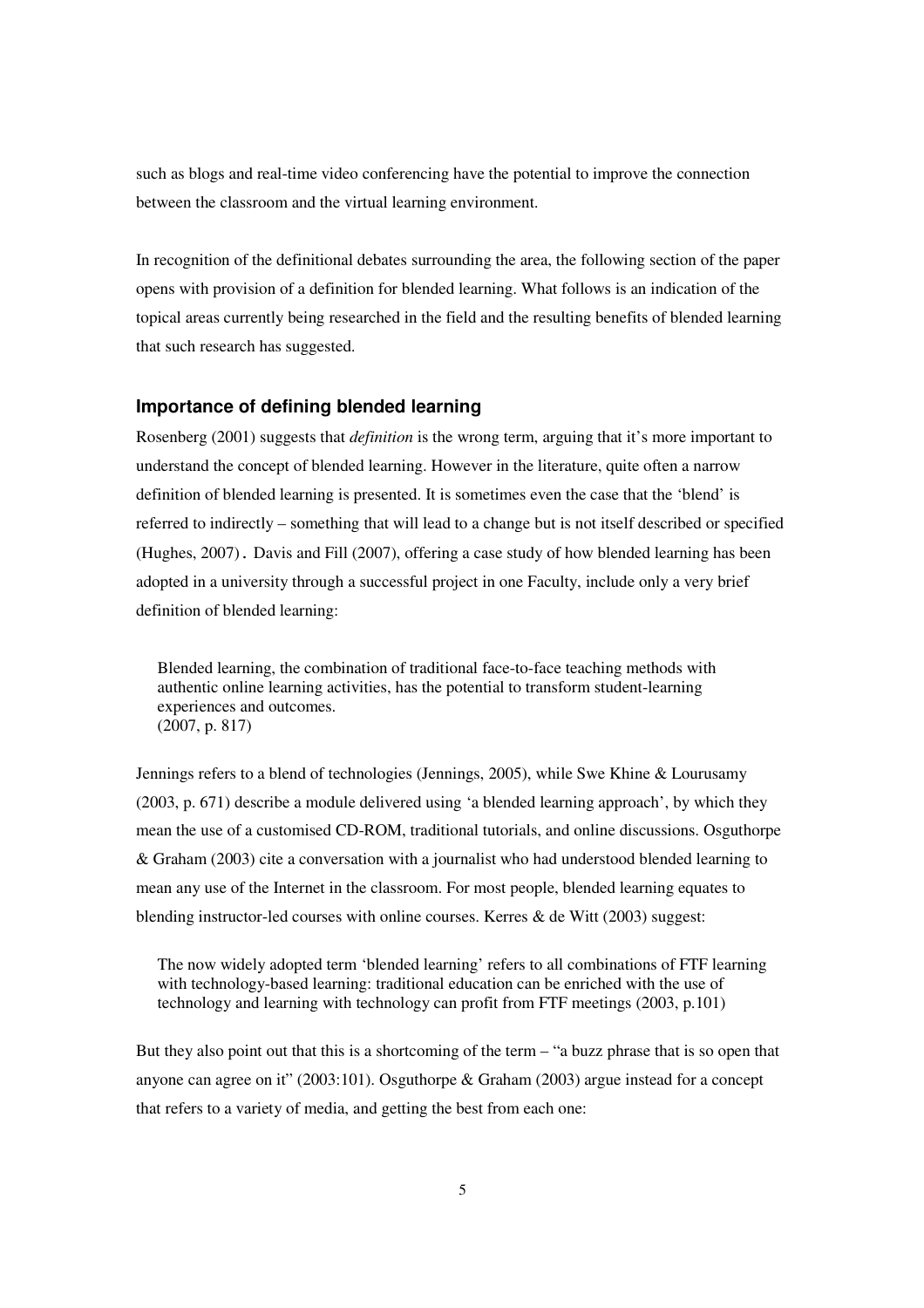Blended learning combines face-to-face with distance delivery systems. (…) the internet is involved, but it's more than showing a page from a website on a classroom screen. And it all comes back to teaching methodologies – pedagogies that change according to the unique needs of the learners. (Osguthorpe & Graham, 2003, p. 227)

They argue repeatedly for a blend that favours the learner and plays to the strengths of different media in different contexts. This is echoed by other writers, referring to "the thoughtful integration of classroom face to face learning experiences with online experiences" (Garrison & Kanuka, 2004).

A broad definition of role leads to a broad definition of eLearning, which leads to a broader definition of blended learning that includes knowledge management, online resources, search engines, amongst others. It can also refer to the wider issue of institutional change management towards increasing use of technology in programmes. Blended learning can affect the way people learn and can help to promote the experiential learning experience and enable or empower the learner. Blended learning may bring about major changes in the way educational material is designed, developed and delivered to people who want to access learning but have other constraints that affect the process of learning (Pailing, 2002). We can think of the 'blend' at the level of mixed modes and media for teaching, but also as an institutional 'blend' – moving towards accommodating open and distance learning with existing face-to-face arrangements. While this is not a new concern for educational institutions, the term 'blended learning' appears to connote this aspect of institutional activity to an increasing extent. At this level, the blend is a much more amorphous concept, requiring change management, and possible changes to structures and working practices outwith the classroom or module. The literature seems to reflect this amorphous quality: it documents a range of 'blends' in terms of paricular courses and modes of teaching, and indirectly in how it speaks of wider institutional changes.

Moore (2006) has eloquently argued that one of the predominant dogmas which has been so pervasive for so long throughout academia seems finally to be beginning to give way to a new way of thinking about how education can be delivered. That is the assumed superiority of classroom teaching, above all alternatives, seems now to be stepping to one side to allow for a more nuanced understanding of the suitability of non-classroom environments for formal study and the desirability of adding new forms of communications to enhance and sometimes to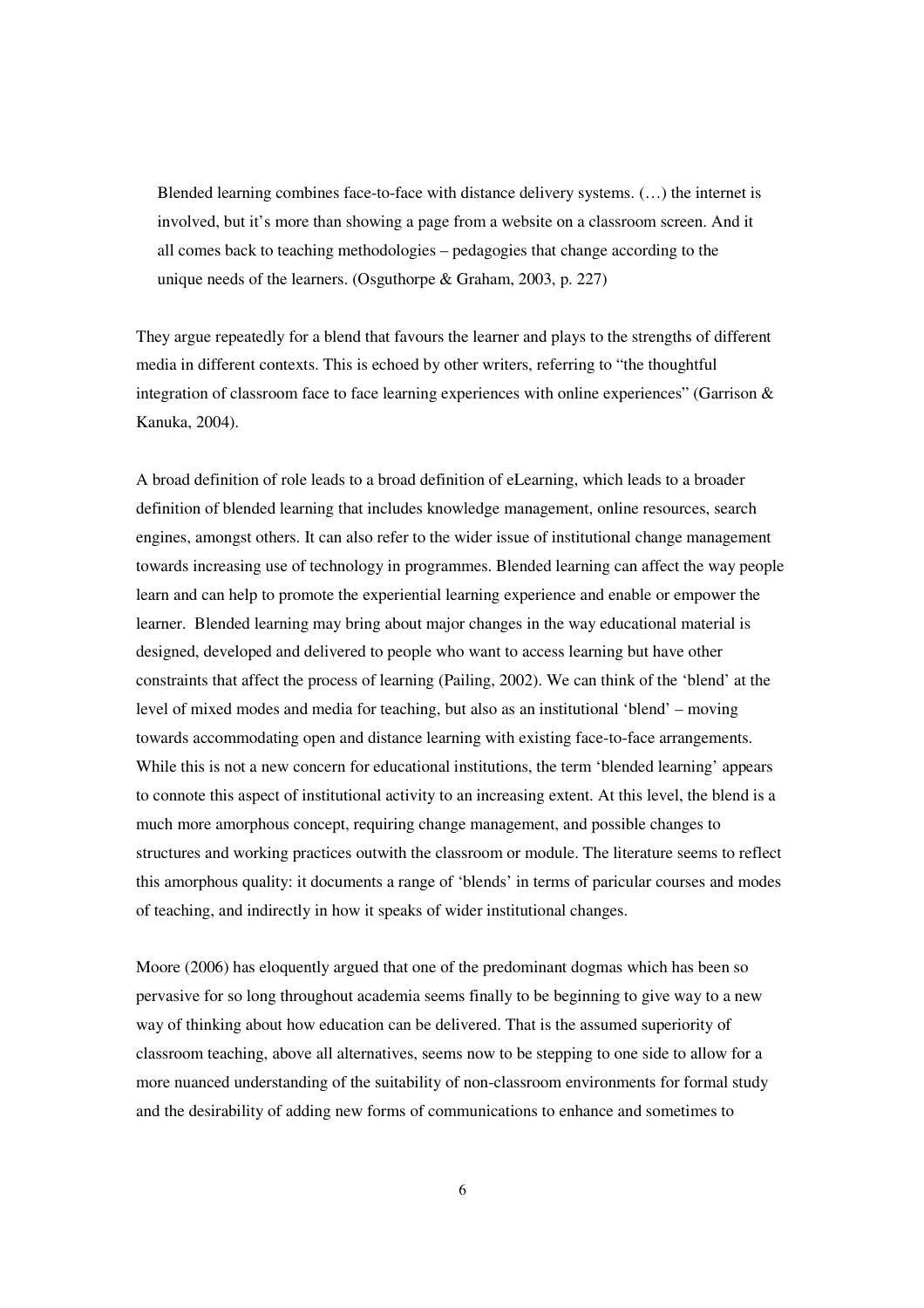supplant the professional lecture. The emerging view is of a mutually respectful relationship between teaching online and teaching in the face-to-face classroom and the idea that "each can do its proper work" is now encapsulated in the concept of blended learning.

Considering that blended learning can be accomplished through the use of 'blended' virtual and physical resources, it seems to typically include mixtures between technology-based materials and other ways of learning, where the right choices have to be made in the distribution of learning content, didactical approaches, ways of communicating and characteristics of learning environments, in the perspective of the type of learning process and characteristics of students. In the strictest sense, blended learning is anytime any instructor combines two methods of delivery of instruction. However, the deeper meaning lies in engaging the students of the current generation. Thus a better example would be using active learning techniques in the physical classroom and a social web presence online. Blended learning is a term that represents a shift in instructional strategy. Therefore, the blended learning paradigms available today include face-toface (f2f) and online learning experiences in whatever combination makes the most sense for the audience, the context and the criticality. Blended learning has come to describe a well thought-out combination of eLearning and other teaching methods. Many people are now coming to see blended learning as something that has always been there: after all, classroom teaching has always been combined with mentoring, role-playing, coaching, and other techniques/strategies.

Blended learning, if one encapsulates the classroom itself as just another form of technology, is ideal for achieving some learning outcomes but not others. The potential offered by other learning technologies include control of the pace of learning, redundancy in practice, multiple testing, access to alternative media, and to a vast virtual library. Some academic staff retain a healthy skepticism about eLearning and any potential benefits it may have for their discipline and context. However, while blended learning is not a new concept, increasingly, academics are coming towards endorsing its value and noting that the future trend will use the concept of blended learning more effectively.

#### **Research and Practice**

Many educational researchers have discovered that online learning environments are particularly useful for communications and collaboration. When management and administrative tools that are available in most course management systems today are added to the mix, online learning environments have been seen to be fairly robust. However abandoning the classroom seems too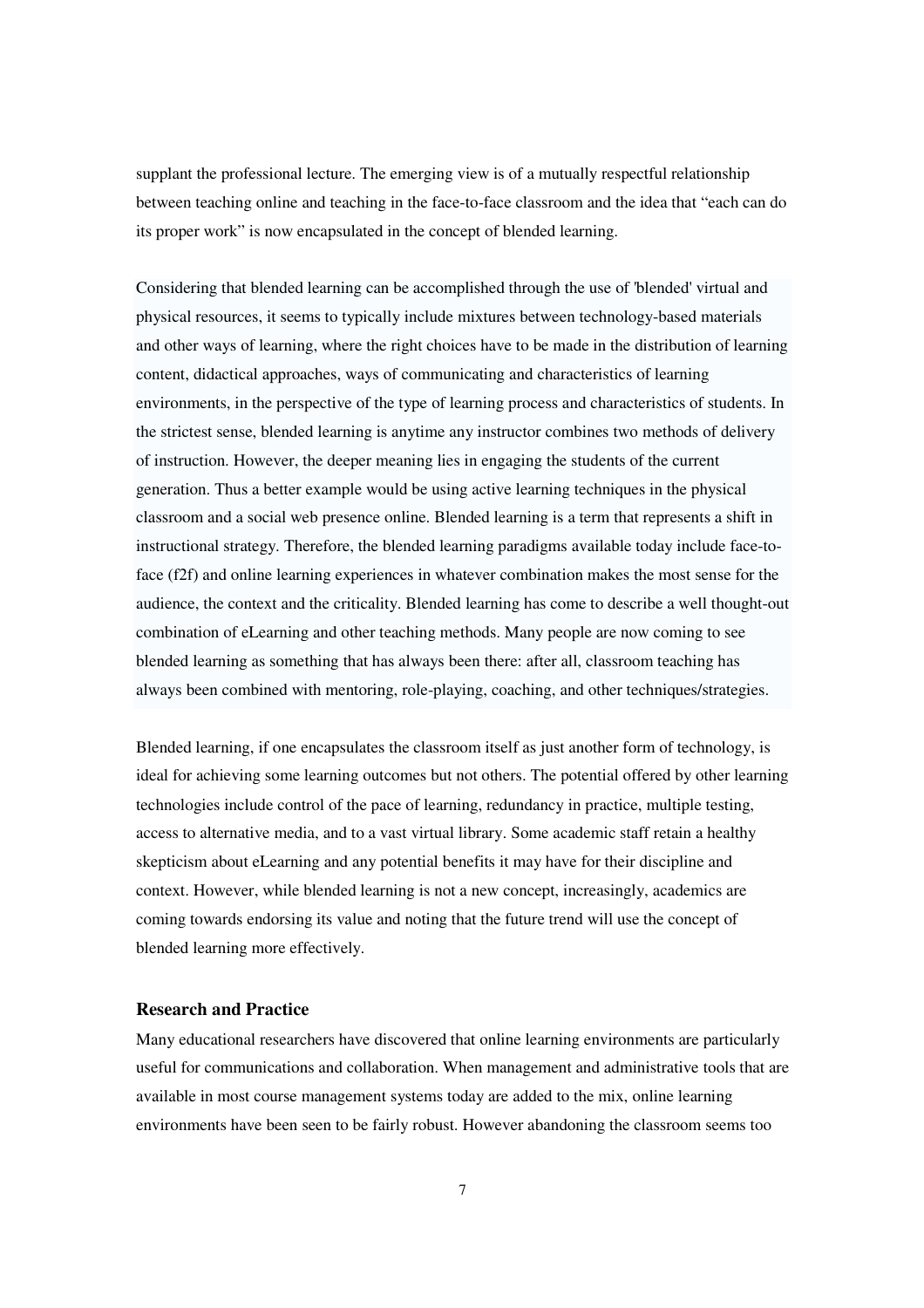drastic and premature. The result is using both environments-online and face-to-face-in a planned and pedagogically opportunistic way. Yet, the research on and about blended learning is less convincing than online asynchronous education. Oliver & Trigwell (2005) have been some of the strongest protagonists in recent years against the term 'blended learning' for philosophical and pedagogical reasons. Their arguments from a philosophical standpoint centre on 'blending' either relying on the idea of dichotomies which are suspect within the context of learning with technology or else becoming ineffective as a discriminating concept, resulting in a lack of purpose. Pedagogically, they believe blended learning is rarely addressed from a student centred perspective, rather it is superceded by instruction or teaching.

Also discussing the philosophical basis for blended learning, Garrison et al. (2004) argue that changing student demographics, lifelong learning and technological innovation are transforming higher education. These changes are creating an increasing demand for knowledgeable, critical and creative thinkers, that in turn necessitate a quality, innovative and inquiry-based approach to teaching, learning and curriculum development that includes the integration of appropriate learning technologies. A number of other researchers focus on studies of computer-mediated groups that utilize social networking technologies and web-based collaborative models. Still, many of us almost instinctively think blended learning will be good for higher education. It is important to ask why.

Generally, many studies appear to pay attention to the need to achieve the perfect blend, if such a thing exists. Building on a number of earlier studies, Verkroost et al. (2008) have developed a four-dimensional model of blended learning, incorporating the following facets of learning: structured vs unstructured, individual vs group, face-to-face vs distance and self vs teacherdirected.

However, not all studies report positive benefits from the ongoing mixing of technologies with classroom teaching. In a recent large-scale study, Jones et al. (2009) discuss the negative aspects of technology as a disruptor; from a tutor perspective, the main disruptors being technology alone not automatically transforming a traditionally delivered courses into an online course. Even though a module works well in a f2f environment, it does not guarantee success in an online environment. A continuum of blended learning has been suggested by Jones (2006) as a guideline for staff wishing to incorporate technology into learning and teaching, ranging from basic ICT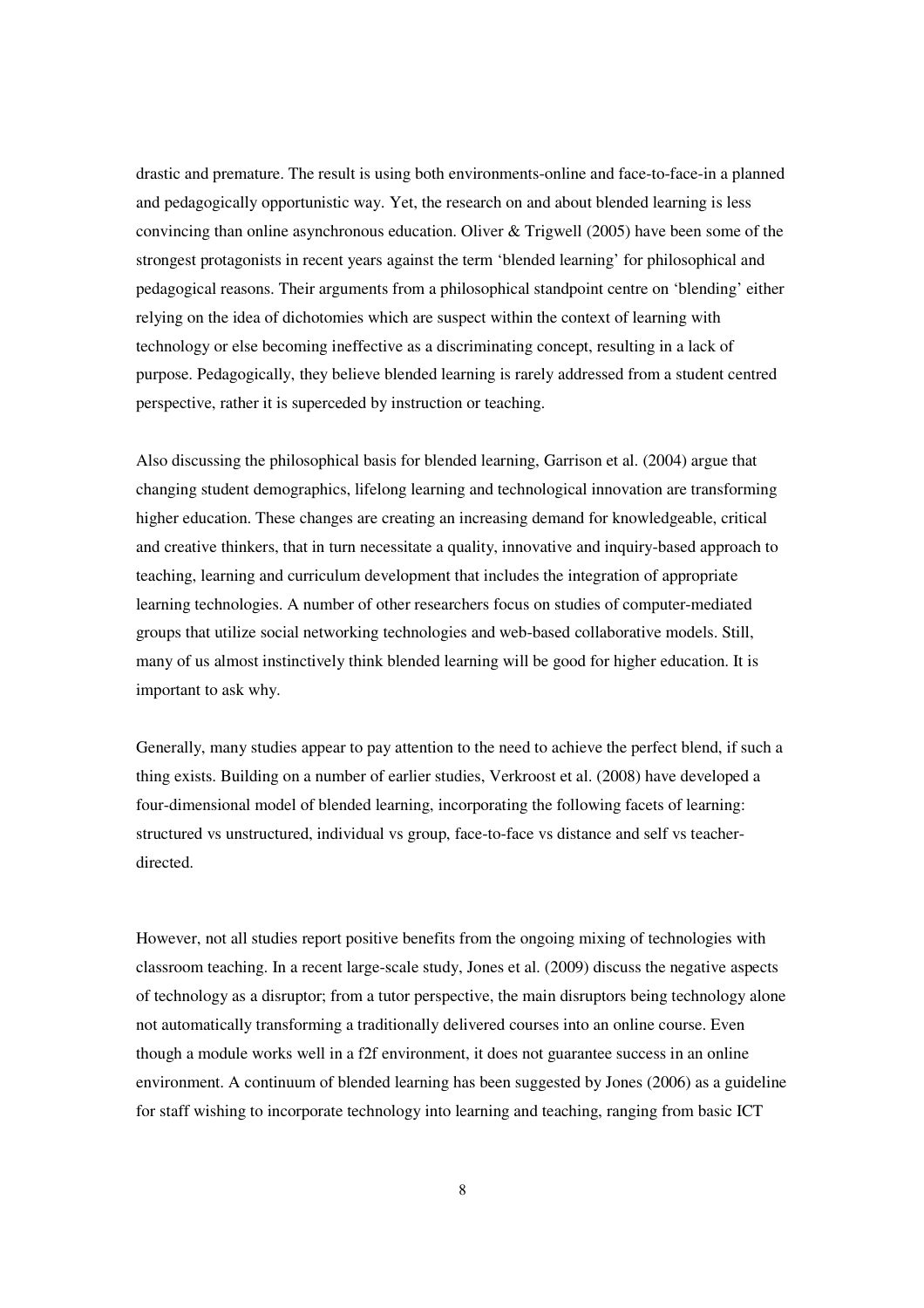usage such as PowerPoint presentations, to accessing online resources and lecture notes via the VLE, discussion boards/online assessment to whole modules delivered and moderated fully online. Research suggests that change is gradual, and moving towards a culture of blended learning is partly dependent on leadership at the institutional level but also from 'local' leaders in faculties and departments (Davis & Fill, 2007).

Within the field, there are a growing number of research studies carried out to examine student group interactions and processes in a blended environment. Specifically they are addressing issues of interactivity between learners and between learners and media. Much of the research that has been conducted to date has been quite far-reaching, ranging from investigations of the pedagogical implications of particular technological innovations, or focusing on the perspectives and experiences of learners and/or teachers, or indeed concentrating on the methodological implications of adopting conventional research methods in virtual and other learning spaces. In a brief discussion of six case studies, Osguthorpe & Graham (2003) demonstrate the adaptability of the concept of blended learning, but also identify six goals that educators should keep in mind as they design for blended learning:

- 1. pedagogical richness,
- 2. access to knowledge,
- 3. social interaction,
- 4. personal agency,
- 5. cost effectiveness, and
- 6. ease of revision. (2003:231)

In all of these, they say, the main focus should be on how the students' learning can be improved.

Hughes (2007) looks at the possible benefits of a blended learning approach with 'at risk' learners, but again refers to a management dimension: the benefits of online learning for these groups are firstly at the level of administration (for example, tracking student participation through VLE logs) and secondly around teaching and learning. Hughes's findings suggest some evidence to show that the blended support for the group had a positive effect on submission rates for assessed work, again suggesting an administrative pay-off for blended learning rather than a purely pedagogical one.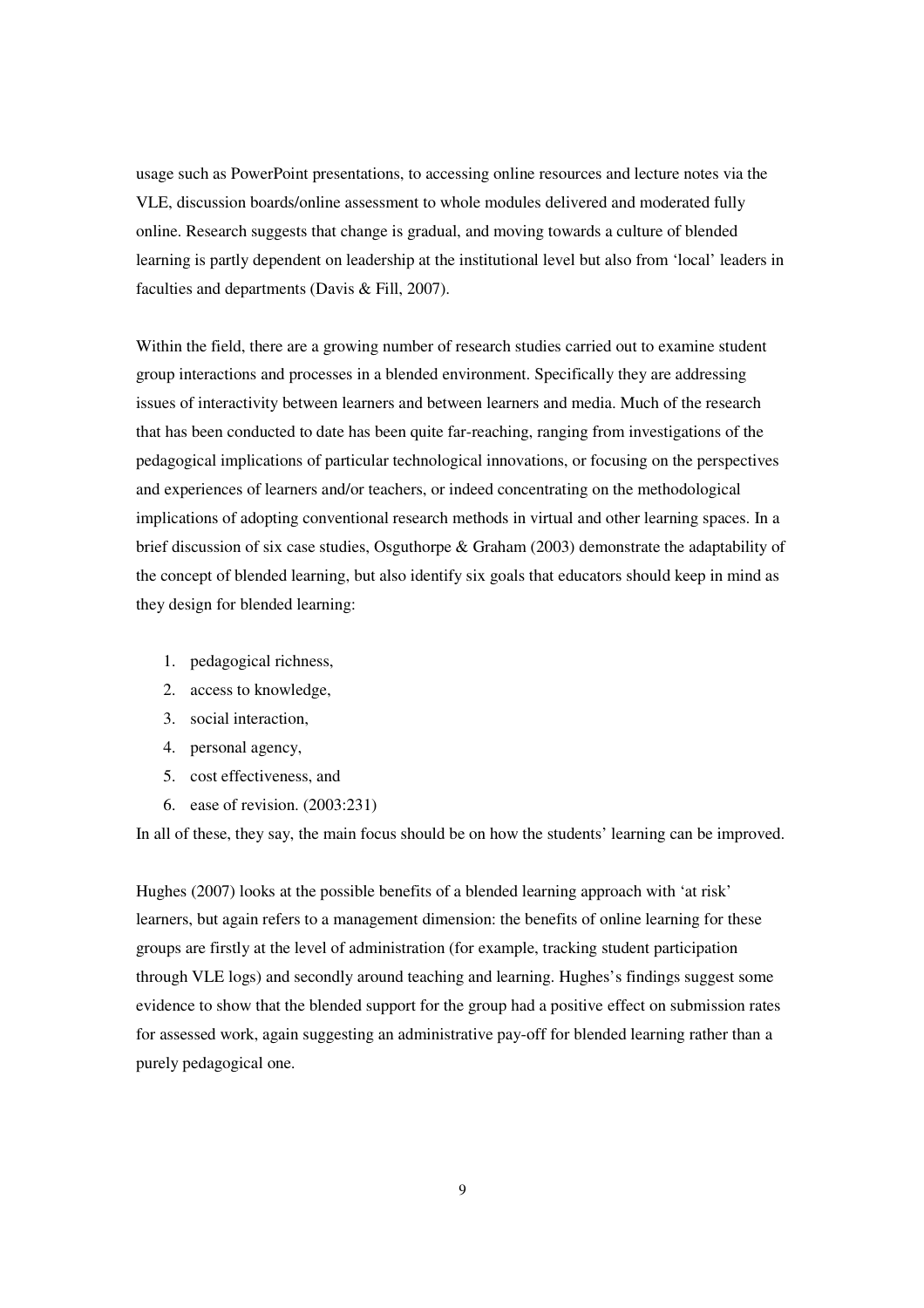In their more recent research, Garrison & Arbaugh (2007) provide a comprehensive review of the literature associated with their evolved community of inquiry framework for blended learning, with a specific emphasis on the study of higher order learning.

From a pragmatic perspective, many higher education institutions today are facing similar problems: space constraints, increasing student enrolments, budget restraints and pressure to integrate new ICTs. Alongside this, there are demands to embrace a student-centred paradigm which obliges a re-thinking of teaching strategies at individual and institutional levels, from a content dissemination format to a question-driven search for understanding. Such inquiry is associated with and proven effective within low student-teacher ratios. The focus of blended learning is on using technology as a tool with which to think and learn. It is not a substitute for face-to-face teaching. When thoughtfully designed, blended learning approaches offer opportunities to enhance the campus experience and extend learning through the innovative use of ICTs. Meaningful learning events that are active, intentional, authentic and collaborative are fundamental to facilitating effective blended learning, and can capitalize upon the affordances of Internet technology.

Within blended learning, constructivism has a different view on the processes of communication and learning, the nature of information and knowledge, the interaction with others, and the phenomenon of motivation. Many studies have reported that blended learning fits well with a constructivist approach. Reasoning is not linear, deductive or abstract in knowledge construction, but begins from the concrete and assembles a 'mosaic'. Von Glaserfeld (1995) argues that students be given the reason *why* particular ways of acting and thinking are considered desirable. This entails explanations of the specific contexts in which the knowledge to be acquired is believed to work. He has said that "constructivism cannot tell teachers new things to do, but it may suggest why certain attitudes and procedures are fruitless or counter-productive, and it may point out opportunities for teachers to use their own spontaneous imagination" (p.177).

This has profound implications for the whole approach to how learning programmes should be designed. Instructional design becomes concerned with facilitating the individual learning process, materials are incorporated to allow students to develop their own understanding, students are encouraged to integrate the learning experience into their own lives to make it meaningful are just some of the implications. Rather than a teacher–centric process, we have a learner-centric one.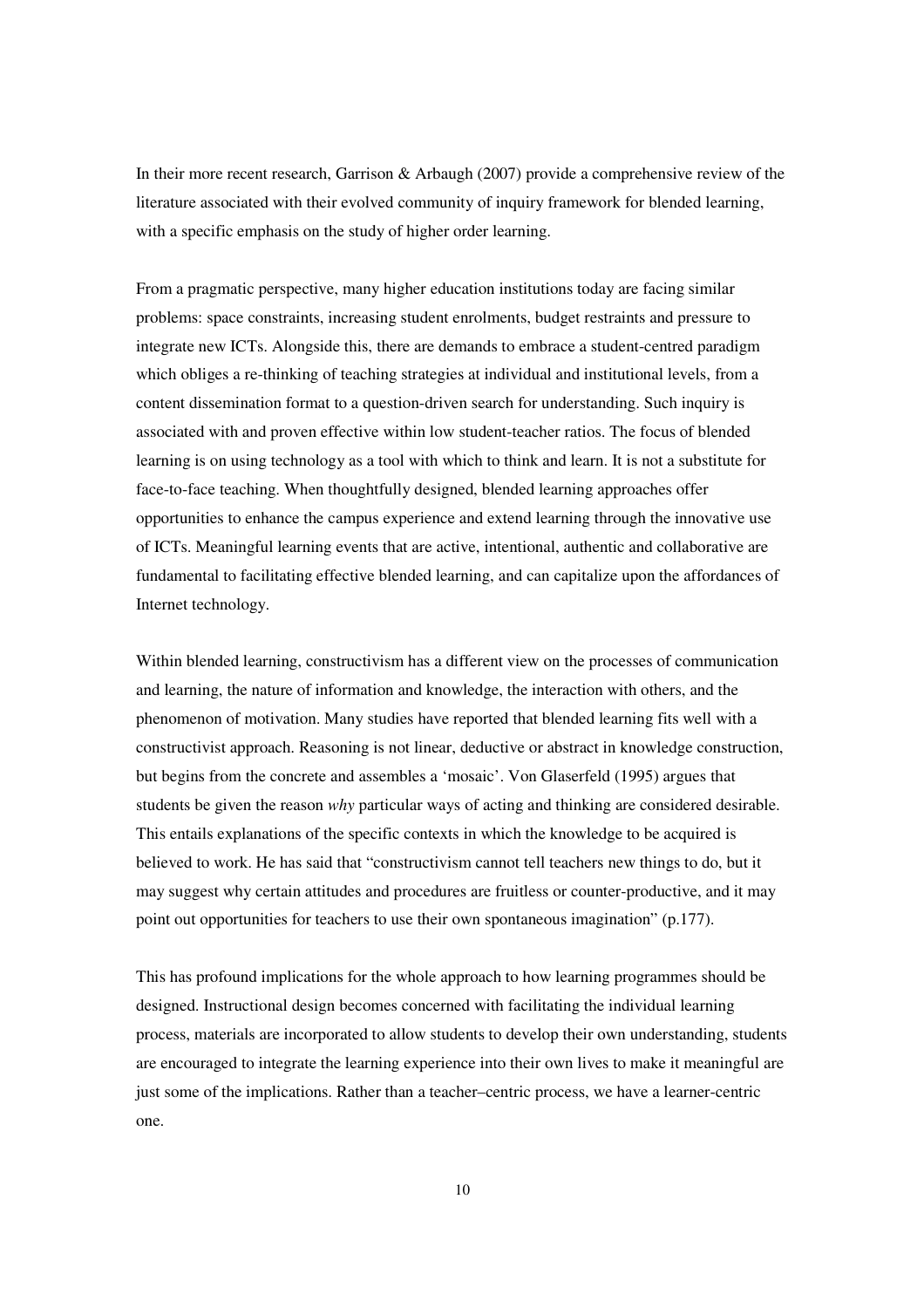Connolly et al. (2007) report on the online tutor's delivery style from seven HE institutions involved in the delivery of one programme; all tutors were keen to maintain an element of faceto-face teaching in their modules and felt it too difficult to gauge the depth of student learning without this. Online teaching was perceived as much more difficult and challenging than originally anticipated, with recognition that activities that work well in the classroom environment did not always transfer effectively online.

Schneider (2009) reports that on a blended teacher education programme, blogs and video conferencing were used in ways that gave teachers control over timing, content, and audience. Within an Irish continuing professional development context, Wall & Ahmed (2008) discuss the need to address staff concerns for integrating technology in blended learning programmes. The technology at the focus of their work was simulation games, and it was found that while these can play an effective role in the delivery of learning opportunities, careful planning, key milestone dates and mark allocation was required.

#### **Trends in Academic Development Programmes**

Teachers, especially those employed on a part-time basis, need support whilst tutoring online. Research indicates that increasingly specialist teaching certificates, degree programmes and resources related to blended learning courses and programmes are emerging. A qualitative study by Tisdale & Strohschen (2006) examined the nature of the cohort learning experience in an online master's programme from both staff and student perspectives; it found that asynchronous discussion boards were sufficient for discourse and study in the field of adult education, based on what they call a critical pedagogy.

In examining reasons for introducing a blend of technology to face-to-face instruction, Masie (2006) has argued that there are a variety of reasons drawn from the literature for creating blended learning: provision of multiple perspectives in content, cognitive rehearsal, importance of context, value sorting, learning being longitudinal, social, tacit and unstructured (p.22).

What we think of as cutting-edge learning technologies today differ significantly from just a decade ago. Students themselves are changing, too, as their practices are shaped by the technological environment. A number of trends should be considered for the nature of the blended environment: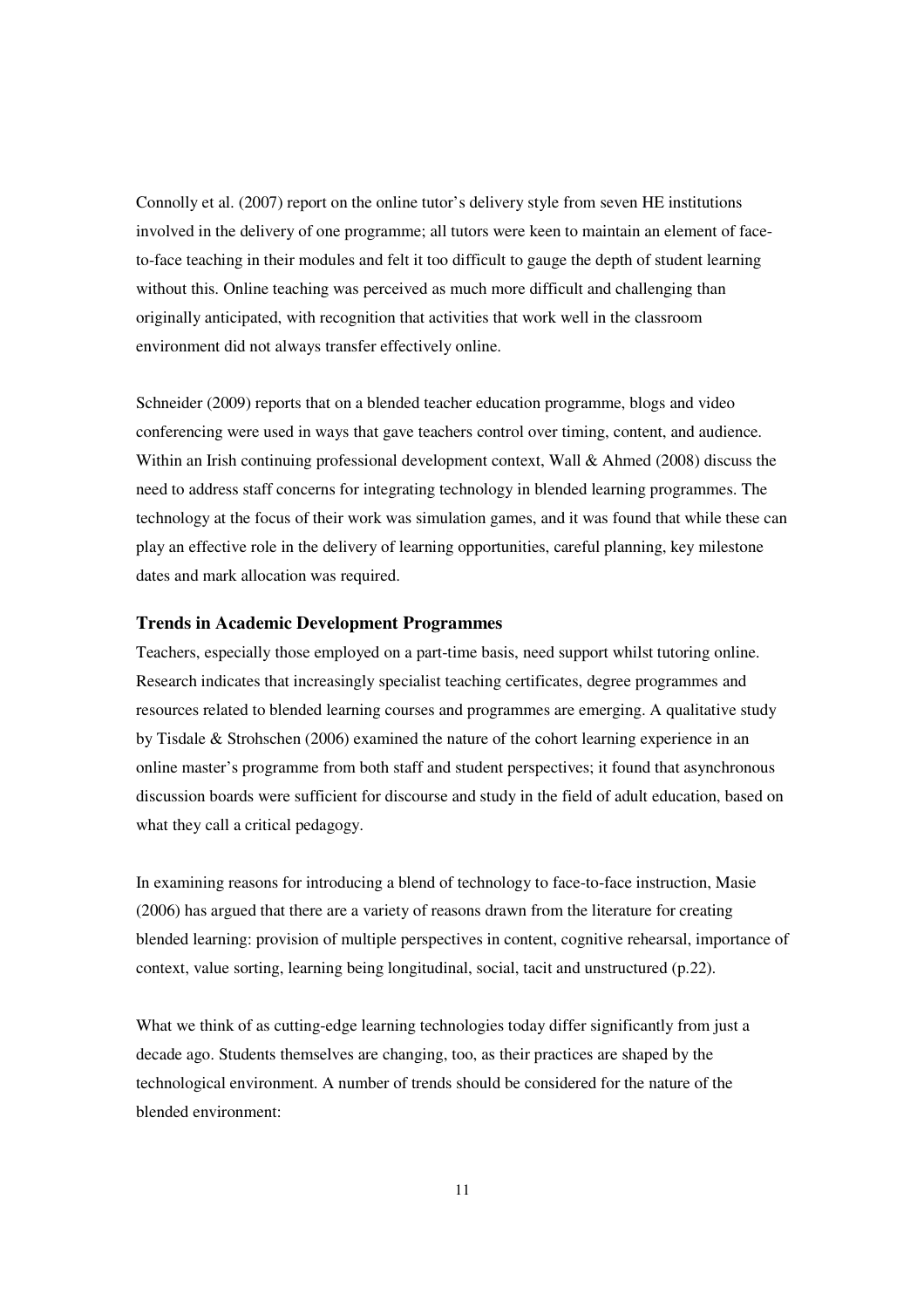- Classrooms are not the only form of learning space. While the classroom is assumed to be a primary location of learning, research suggests that a majority of student learning activity takes place outside the classroom.
- Social interaction is a growing part of learning. Assessment methods and performance metrics emphasize individual effort and achievement, but students increasingly are motivated by social interaction with their peers. Pedagogy is shifting to emphasize group activities and collaborative learning.
- Technology is natural. Computer and networking technologies that once might have appeared exotic (pervasive wireless networking, iPods, smart phones) or transformative are now considered mainstream. While some academic staff may perceive these technologies as a new part of the educational landscape, some students see them as a natural component of their lives.
- Internet resources can bypass peer review. The Web enables near-instantaneous distribution of information without formal review. It becomes increasingly important, then, for students to interact with one another and with teachers to analyze and critique online resources.
- Learning can occur out of sequence. Although lectures, books, articles, and other traditional tools present information in a deliberate, sequential manner, today's students are comfortable with overlapping discussion threads and parallel activities that may span different types of media, devices, and communities.
- Students construct content rather than just consuming it. Students are active authors of content, including video documents, online blogs, and other forms of digital expression. Whether delivering a report or going online to converse with members of an online community, today's students have a range of digital devices and software tools that allow them to create and shape content.

These trends emphasize that learning is becoming more social and informal and less structured. In contrast to the character of formal lecture halls and classrooms, modern learning space design seeks to provide freedom of access and interaction with peers. From a physical point of view, these places are increasingly conceived as comfortable, flexible spaces in which groups can interact and collaborate. Successful integration of technology and physical design into these kinds of spaces requires an understanding of emerging technology interfaces and new design approaches.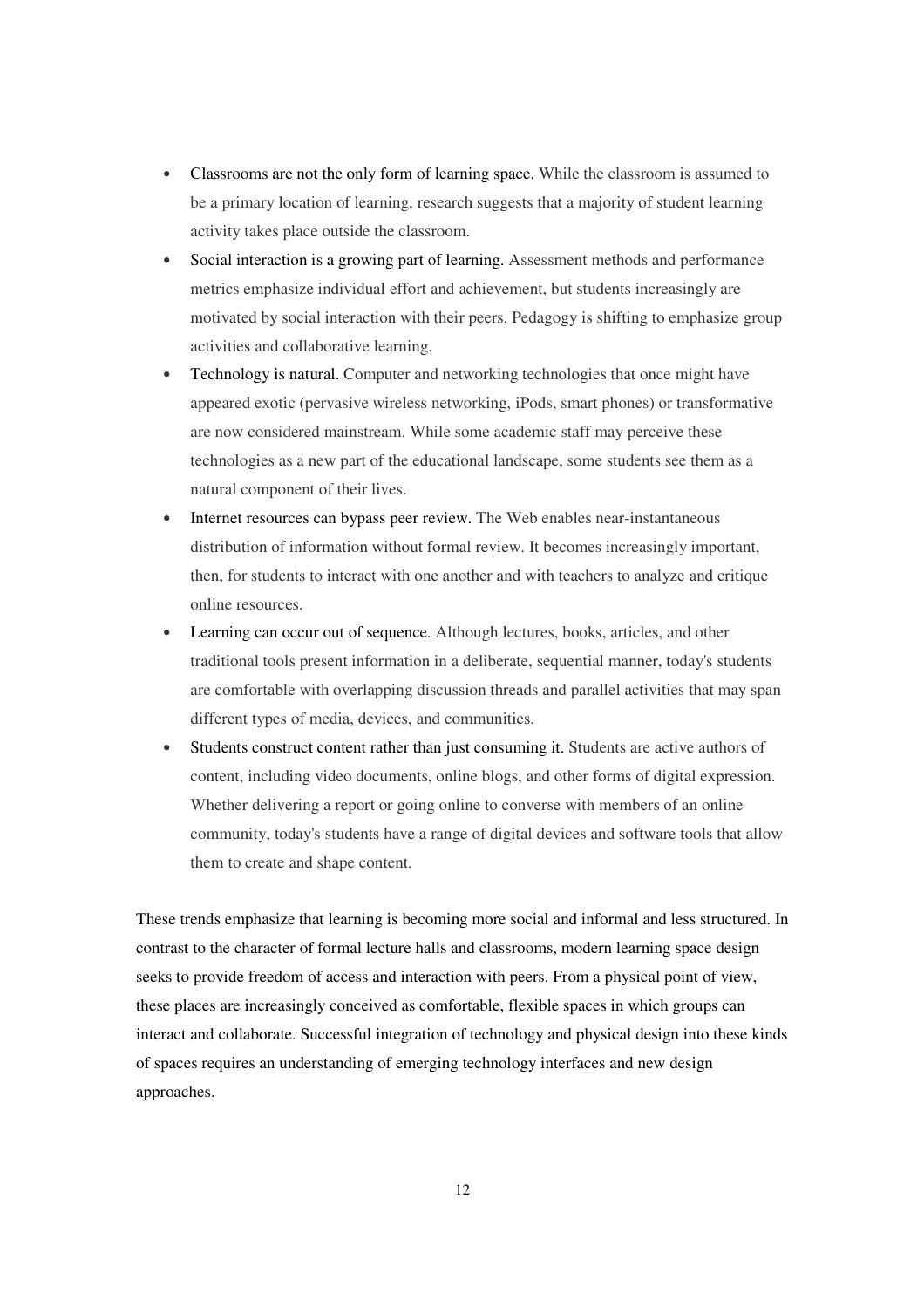## **Solutions and Recommendations: Two case studies of e-pedagogy**

The intention in this section is not to directly compare the cases per se, as the subject and contexts are different. Table 1 shows a number of key variables for the two cases as it is useful to see at a glance the scope of each programme.

| <b>Programme Title</b>        | Case 1:                     | Case 2:                       |
|-------------------------------|-----------------------------|-------------------------------|
|                               | MSc Applied eLearning       | Moodle for Languages          |
| <b>Number of Participants</b> | 16 participants drawn from  | 4 academic teachers           |
|                               | academia and commercial     |                               |
|                               | enterprise                  |                               |
| <b>Context</b>                | Irish higher education;     | Irish higher education;       |
|                               | educational development;    | educational development;      |
|                               | postgraduate programme on   | pilot project to foster       |
|                               | eLearning                   | eLearning development in      |
|                               |                             | specific disciplines          |
| VLE                           | Webcourses <sup>TM</sup>    | Moodle                        |
| Other technologies in use     | Podcasting                  | Video                         |
|                               | Blogging                    | HotPotatoes software          |
|                               | Discussion forums & Chat    | Quizzes                       |
|                               | ePortfolios                 | Discussion forums             |
|                               | Facebook                    | Online journal                |
|                               | Interactive whiteboard      | Use of target language        |
|                               | Live Classroom              | resources on the web          |
|                               | Twitter                     |                               |
|                               | Wikis                       |                               |
| <b>Online activities</b>      | Individual                  | Individual at the pilot stage |
|                               | Paired                      | Collaborative online          |
|                               | Collaborative project-based | discussions                   |
|                               | learning                    |                               |

Table 1 The scope of the two Cases Studies

#### **Case 1**

The MSc Applied eLearning is located in the Dublin Institute of Technology (DIT). As part of the blended solution offered by the programme, the Blackboard virtual learning environment is used, specifically its features of wikis, discussion forums, and chatrooms. While there is a presence in the research literature of positive outcomes about the potential benefits of asynchronous discussion, especially as an aide to flexible working (Black 2005), and reflective discourse (Andresen, 2009), within the programme to date, there have been criticisms of the Blackboard asynchronous discussion space by participants who favour GoogleWave; in addition to formatting restrictions offered by the technology itself, it appears that the expediency of interacting at one's convenience and the ability to thoughtfully craft one's response after reflective thought can limit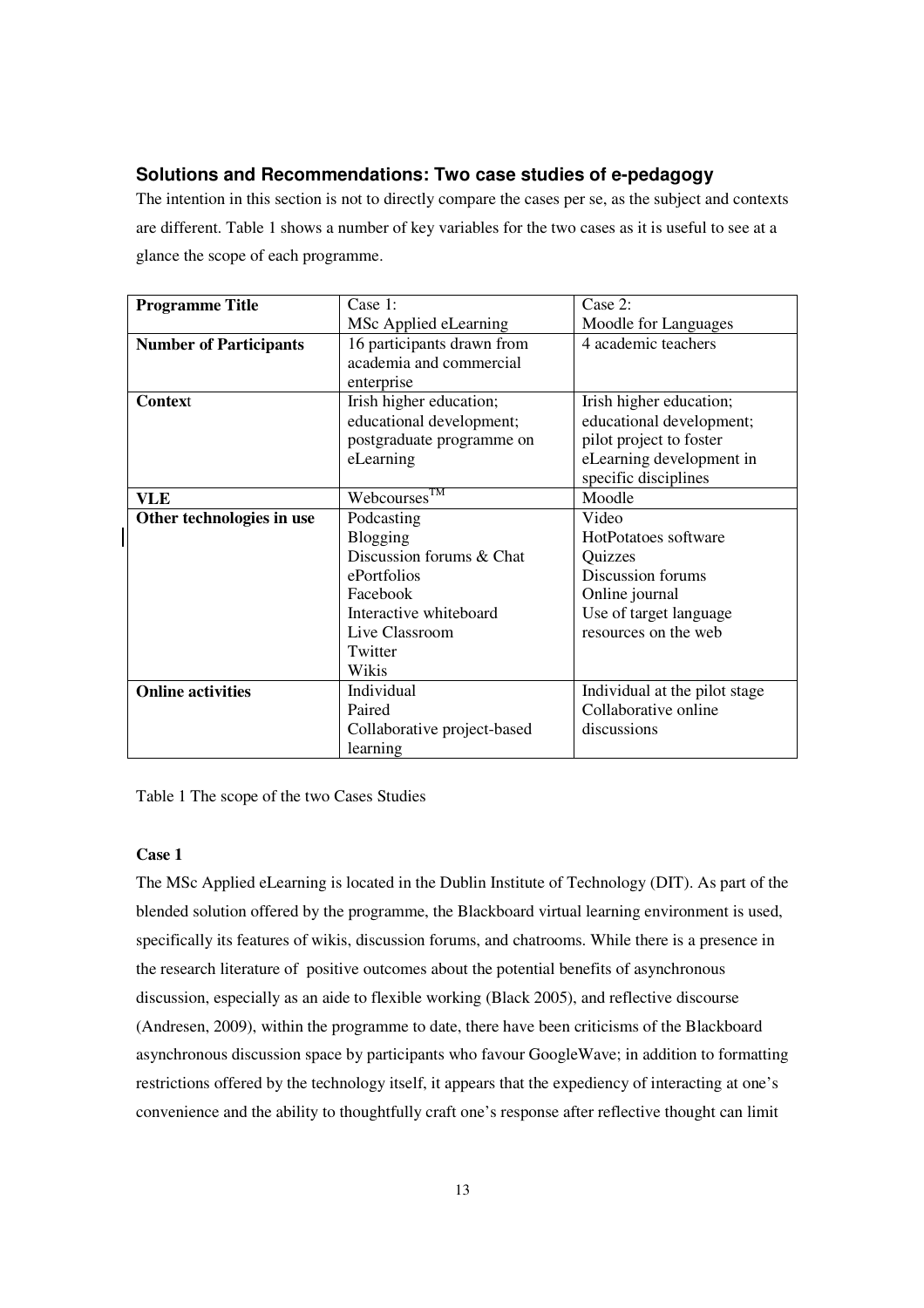the effectiveness of the cohort. Previous research by McGarth & Berdahl (1998) has shown that the text-based online environment diminishes critical nonverbal communication cues and McConnell (2000) has subsequently argued that it increases the time required to make group decisions since students' postings are often untimely.

For some modules, including 'Instructional Design and eAuthoring' and 'Supporting Virtual Communities', the full cohort is divided into small groups for online collaborative work, with roles being rotated on a weekly basis. The groups are formed to compensate for prior technology awareness, gender balance, and previous specialist module completion. Over time, the participants come to rely on each other as sources of knowledge as well as the module tutors. Through the online group work experience, learning autonomy increases as confidence in the ability to make meaning online improves.

Central to the assessment strategy for the programme is the compilation of an electronic portfolio (e-portfolio) by each participant; the programme supports the use of Mahara, but other systems and the development of professional web sites is also allowed. All participants are expected to produce an e-portfolio as part of their master degree requirements. Over the two years of the programme, this becomes a collection of digital files organized into a personal space that is representative of coursework that participants produce over all modules on the MSc programme. As such, the e-portfolio is based on assignments and activities completed in and out of class to demonstrate participant skills and knowledge related to applied eLearning. Crucial to the success of the e-portfolio is a reflective commentary by the participant on their experience and progress through each module and any collective critical events of the programme as a whole. This reflective commentary is upon an analysis of how the participant has achieved the learning outcomes for each module and consideration of how completion of each module has progressed the participant towards the planning, design and development of their eLearning project in year 2, and any revisions that they have made along this learning journey. The reflective commentary includes evidence accrued from sustained participation in the online asynchronous and synchronous discussions from each module. The development of the e-portfolio is to help participants synthesize much of what they have learned, as well as create one cohesive package that demonstrates the skills and knowledge that they bring back to their professional practice and working context. In essence, it serves as a record of what each participant has learned during the programme. Undergoing the e-portfolio development process provides the programme participants with the distinct benefit of capturing the complexities of their actual teaching or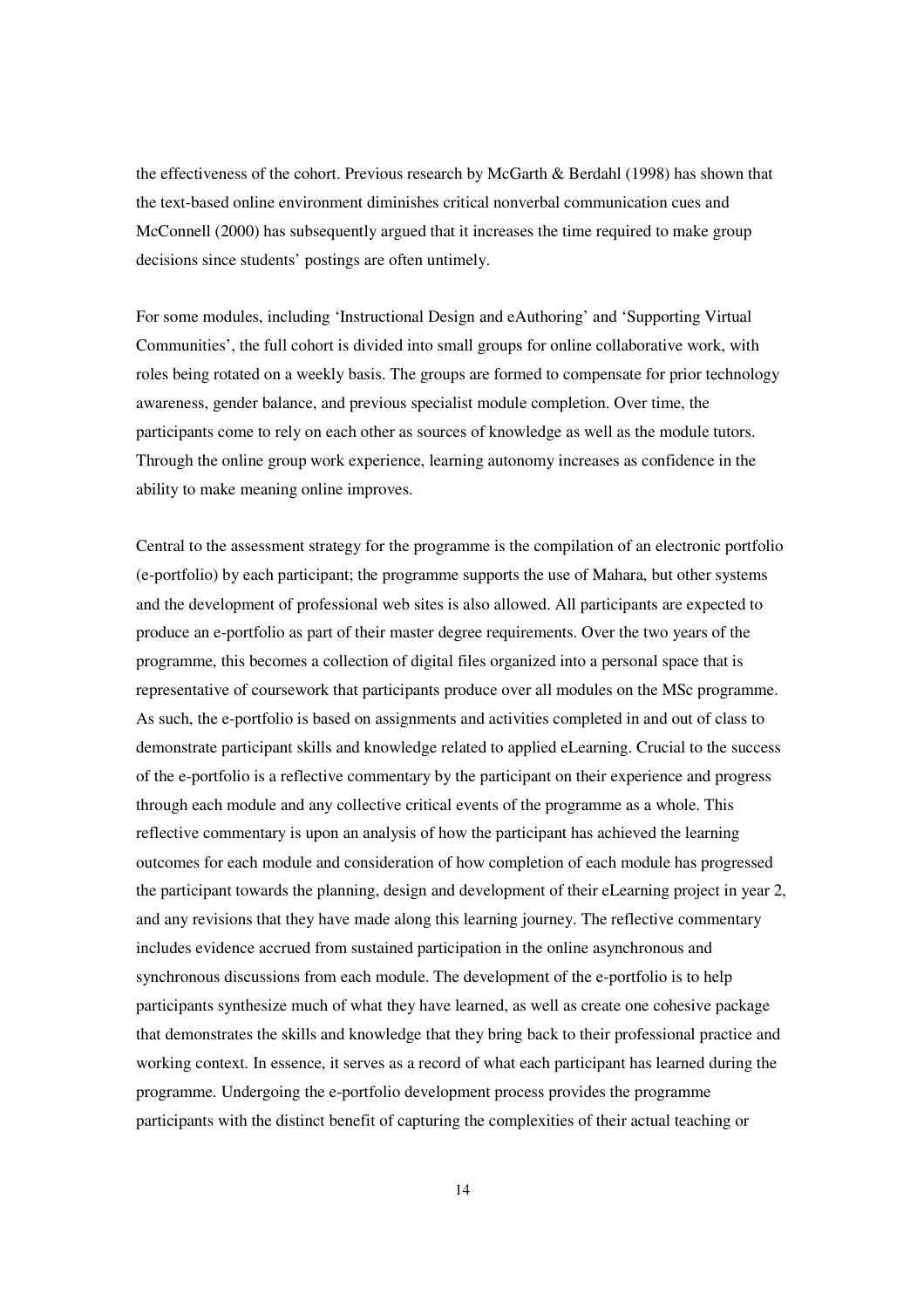practice and it matches assessment to the teaching style of each module. It has clear goals, as they are decided at the beginning of each module and are clear to both tutors and participants alike.

It also caters to individuals in the heterogeneous class: since it is open-ended, participants can show work on their own level. Since there is a choice, it caters to different learning styles and allows expression of different strengths. Finally, it develops independent and active learners: participants must select and justify e-portfolio choices, monitor their own progress and set learning goals. However, encouraging reflective writing amongst participants can be challenging, alongside ensuring that adequate support is provided in the areas of reflective and academic writing.

Wetzel and Strudler (2005) have identified the need for sufficient training and support, the need for small planned steps, strong commitment from teachers and technology people and clarity of purpose. Indeed, blended support is available throughout the e-portfolio development process; face-to-face workshops discuss the pedagogical, operational and ethical concerns that different implementations raise. Online activities with formative feedback focus on participants' ability to reflect on practice, to make connections with theory and to link relevant artefacts to goals or outcomes, all which argue Stefani, Mason & Pegler (2007) emphasise the constructivist nature of e-portfolios. Ultimately, the emphasis is on how to get the necessary pedagogical transformations so that participants benefit through the deployment of technology to support their learning process, not on technological solutions alone.

#### **Case 2**

In contrast to Case 1 described above, Case 2 will describe a voluntary form of continuing professional development for staff at NUI Maynooth. Previous institutional evaluations of the use of Moodle (McAvinia 2006, 2007, 2010) had indicated that, in common with many higher education institutions, the rate of uptake of e-learning was gradual (Kirkup and Kirkwood, 2005). Most people were using the VLE in the first instance as a means of sharing lecture notes and course materials. At the same time, numbers of students in all courses were growing rapidly. All departments were considering different means of teaching (and indeed course administration) which could exploit the VLE as a technology readily available to them. From the point of view of an academic developer, this was an opportunity to respond to existing needs and potentially introduce staff to the potential of blended learning for their work.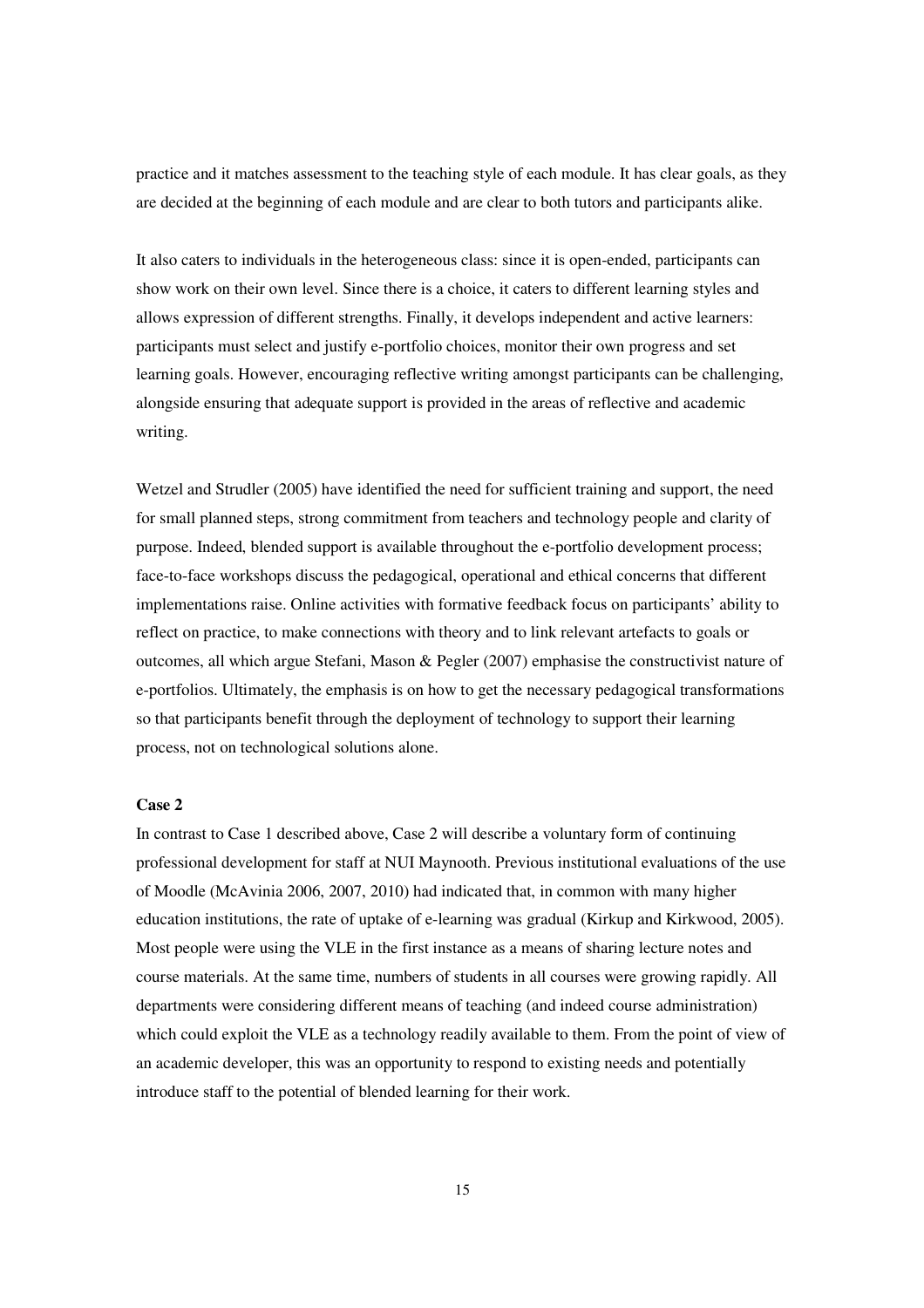It was decided to develop a pilot course in the first instance for Humanities and Arts. Pending the outcomes of this, it could be mainstreamed to other subject areas. It might also be feasible to investigate accreditation in the future, as an incentive to participate in the course. Members of staff had previously indicated in our institutional evaluations that they did not have sufficient time to attend courses that might extend over a number of days or weeks, but were also expressed a desire to learn more about the VLE and how they could make more effective use of it. They also called for additional online training and support in the use of e-learning. They also suggested that they would welcome short, focused resources that would address specific tasks or activities. Taking this feedback into account, a course space was developed in Moodle designed to meet these needs in the case of people teaching in Modern Language subjects. Drawing on best practice as it has been described in the literature on computer-assisted language learning (CALL) (Levy, 1997; Chappelle, 2007), a range of activities and examples of how they might work was presented to the course participants.

Participation was invited from across all of the Modern Languages departments, and an initial face-to-face session was arranged in order to introduce participants to each other. Although formal participation was by a small group (four) in the first instance, this was considered a good outcome relative to the sizes of these departments, which are amongst the smallest in the university. Participants were asked to complete an online questionnaire within the course space at the start. This was to gauge their current use of the VLE in their teaching, and to ask them for specific areas that they would like the course to address. Taking account of the fact that they were predominantly using the VLE to share materials and resources, the first part of the course suggested ways they could enhance this and make materials easier to access and use for students. There were also examples of how authentic materials from elsewhere on the web could be included easily as part of their own courses.

Two of the participants had said that they would be interested to know more about how Moodle could support continuous assessment, and particularly quizzes for their students which are often repetitive grammar tasks. These are time-consuming to set and correct, and the use of online quizzes which could be marked automatically would greatly assist in this form of assessment. The next phase of the course addressed this issue, and made available a range of exemplar quizzes using HotPotatoes as well as Moodle's own quiz function. Guidance was provided in how to download and use HotPotatoes, and face-to-face training was available to participants on request.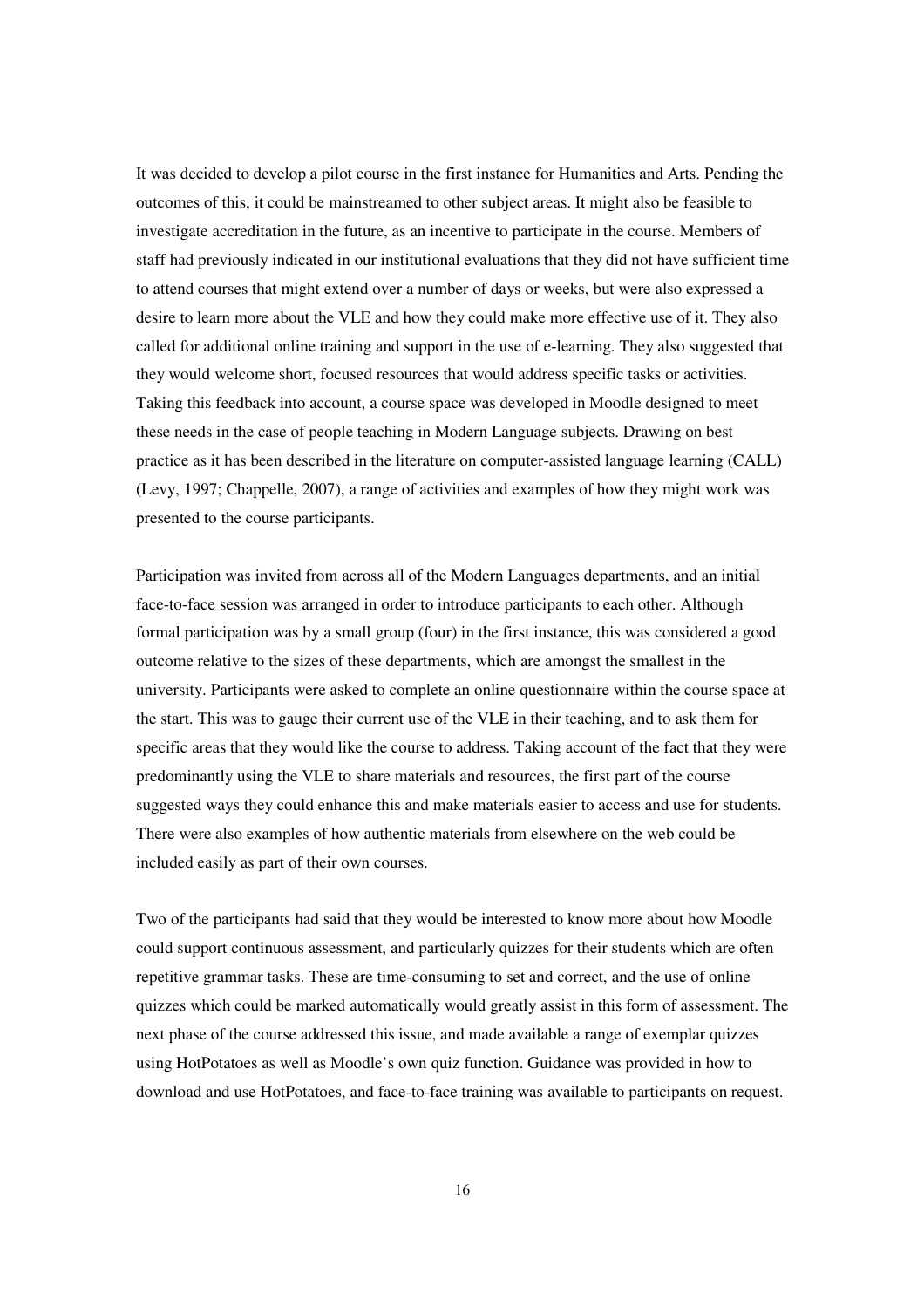Throughout this time, the course participants were also being encouraged to interact with each other in the online space. They were contacted weekly through the course *News Forum* with updates on what was 'new' in the course, and to encourage them to try one of the blended learning tools in the following week. They could also avail of a 'café' space, a separate discussion forum, to share their thoughts about the work and to help each other. Finally, they were asked to use an online journal as a *Weekly Diary* to record their reflections about engaging with the course materials and developing their use of blended learning.

In contrast to Case 1, Case 2 describes a course in which the VLE was exploited as a blended learning environment in and of itself: a central concern of the pilot project was to showcase the range of tools and activities already available within the VLE. Participants could experiment with these in a 'safe' space before using them in their own courses. They did not need to search for additional tools nor consider the potential pitfalls of using externally provided tools. There were no costs involved either, and support and training were available as part of standard provision for whatever they wished to use in the VLE. The VLE was used to provide: access to authentic resources elsewhere on the web in a user-friendly manner, online quizzes using the Moodle Quiz function for multiple choice, and HotPotatoes integrated with Moodle for gap-filling, crossword exercises, word-jumbling exercises and drag-and-drop exercises. Moodle Forums were used for news and discussions, and the Assignment tool was used to create a simple reflective journal. The Moodle Questionnaire function was used for the initial questionnaire and also for a feedback form at the end of the course.

#### **FUTURE RESEARCH DIRECTIONS**

As part of our consideration of the future research direction of blended learning within academic development, we now revert to the cases to draw out key lessons learnt.

In case 1, from the academic development perspective, the main issues which need ongoing attention and blended support are the effect of different styles of e-portfolio implementation, from the software options to concerns about curriculum design. With the VLE itself, a less rigid approach has been adopted to the use of asynchronous discussion, with participants being encouraged to investigate other tools available for themselves. This is to avoid a risk which can emerge when learners use the VLE as their only technological tool, mistaking it for a complete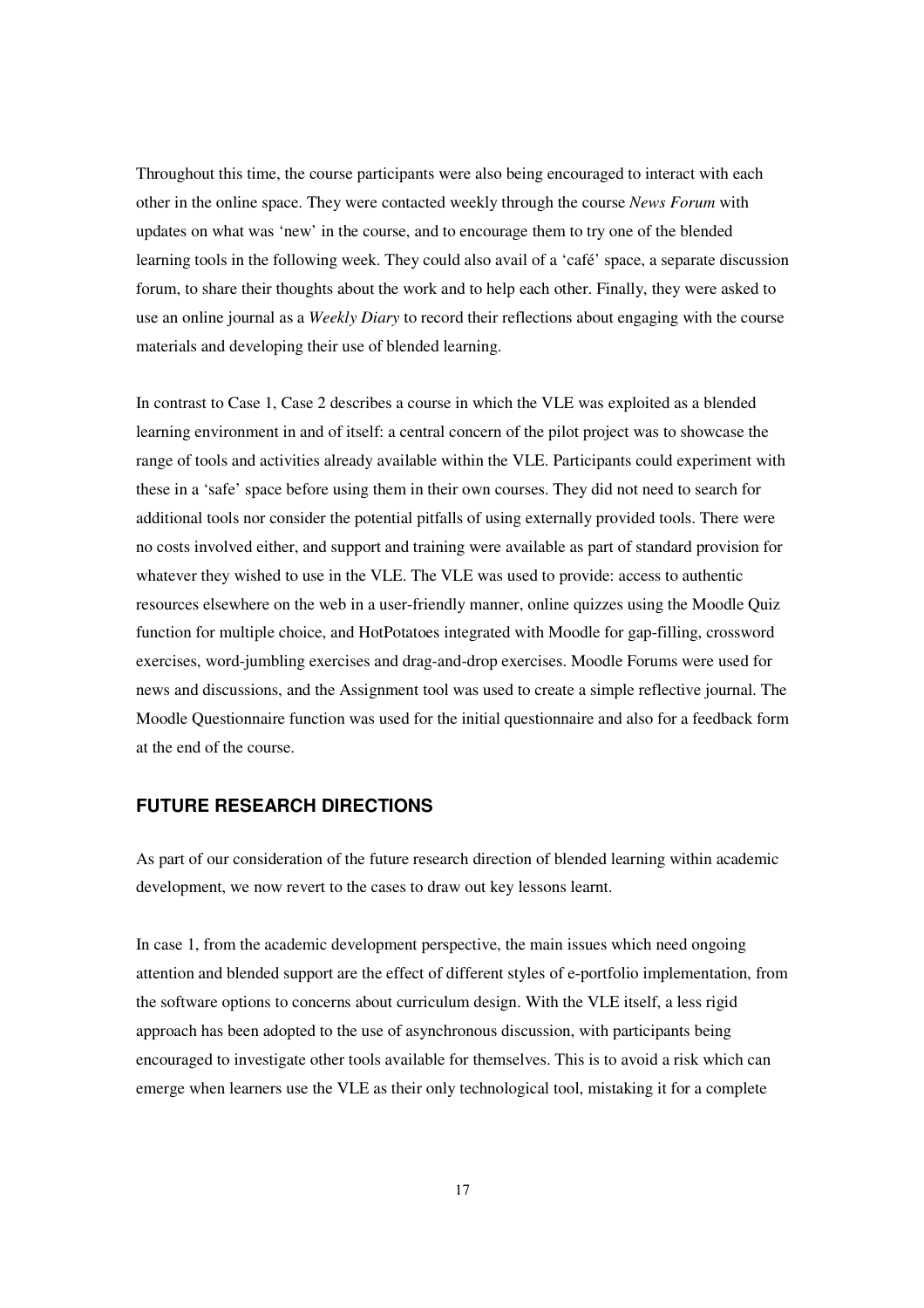learning tool rather than an organisational one, and not being aware of other potentially better tools for certain jobs out on the open web.

In case 2, a potential benefit of using VLEs in this way is to encourage academics to use simpler versions of blended learning tools which they might then decide to use externally to the VLE. A good example of this is the Wiki feature in Moodle. The Wiki feature is extremely basic, and users of web-based wikis such as PBWorks usually find it too basic for their requirements. However, as a means of showing new or inexperienced users the principles of wiki authoring, and acclimatizing them to how wikis function, it is fit for purpose. Similarly with the Glossary tool, students can be encouraged to write collaboratively in a protected online space and to review each other's work, before working in a similar environment online or publicly. Some users will then progress to using a separate tool having learned with the basic feature in a VLE.

Case 2 also shows a transition from pilot to mainstream, with the development of an accredited module for members of staff at NUI Maynooth. Inherent in this will be an examination of whether blended learning is really an appropriate form of provision for busy staff. Feedback from the pilot course suggests that staff need accreditation as an incentive to do it – over and above considerations of how a course should be delivered. In reality participation in the course tailed off during the semester without formal assessment and accreditation to drive it.

#### **CONCLUSION**

McConnell (2006, p.8) suggests that the advent of electronic communications, the Web, the Internet, and associated learning technologies have produced a climate in which learning technology is seen as a means towards improving higher education learning and teaching. The situation has been developing whereby further waves of academics worldwide who are starting to use online technologies in their teaching, as well as being eager to explore different pedagogies, are providing higher education institutions with a considerable professional development challenge.

The broad question on quality blended teaching in higher education will continue well into the 21<sup>st</sup> century; and the concern of this chapter has been to illuminate understanding on the concept and practice of blended learning in academic development. Whilst approaches to blended teaching and learning practice may be multifaceted and varied, much share a common concern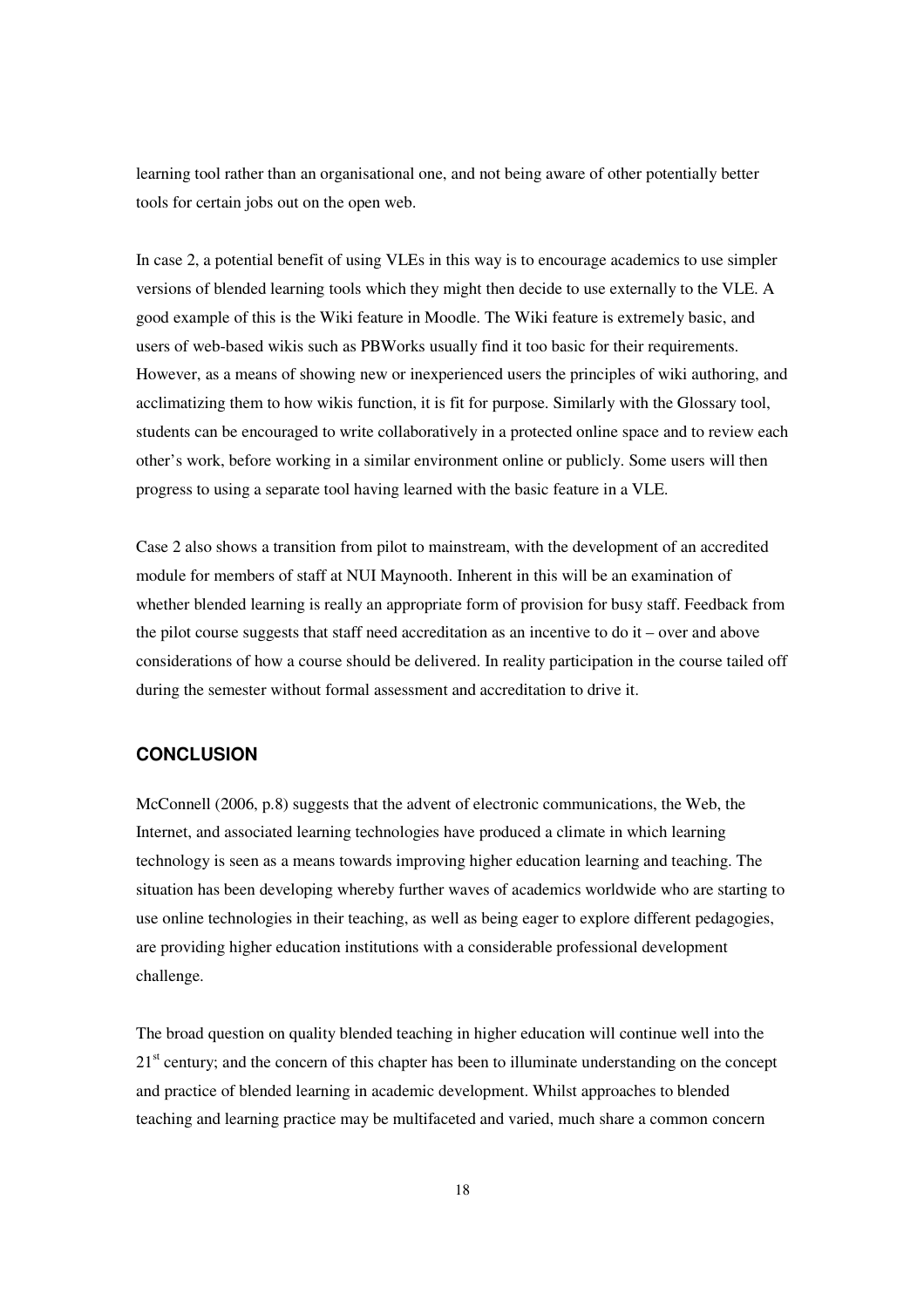with understanding the impact of blended learning for institutions, practitioners, students and learning technologists, be it technologically, educationally, personally or socially. Some educators have been slow to embrace technology within their preferred learning and teaching strategy, perhaps because it represents a significant change in some established institutional cultures, and this is an important consideration when introducing a new strategy for learning. Whilst blended learning is by no means new, it has been seen as a long-neglected idea and has been certainly attracting much attention in recent years.

The success of any learning material depends upon the ways the learner is able to use it, and this ultimately depends upon the ways lecturers incorporate its use within their modules and courses. An initial barrier to effective use of any new learning materials is the lecturer themselves. The main reason is that many academics have had no training and little experience in the use of communications and information technology as an educational tool. Experience suggests that a prerequisite for embedding blended learning strategies in learning and teaching is that the academics teaching the course recognise the need for appropriate holistic academic development to provide them with not only an understanding of how best to use the technologies, but more generally in improving their understanding of how to develop effective blended learning environments.

Next generation blended learning experiences, marked by the integration of mobile and personal devices, will evolve from f2f and online instructional blends toward a blend that also features modular content objects for personalising, customising and enriching learning at times and increasingly on terms defined by the learner.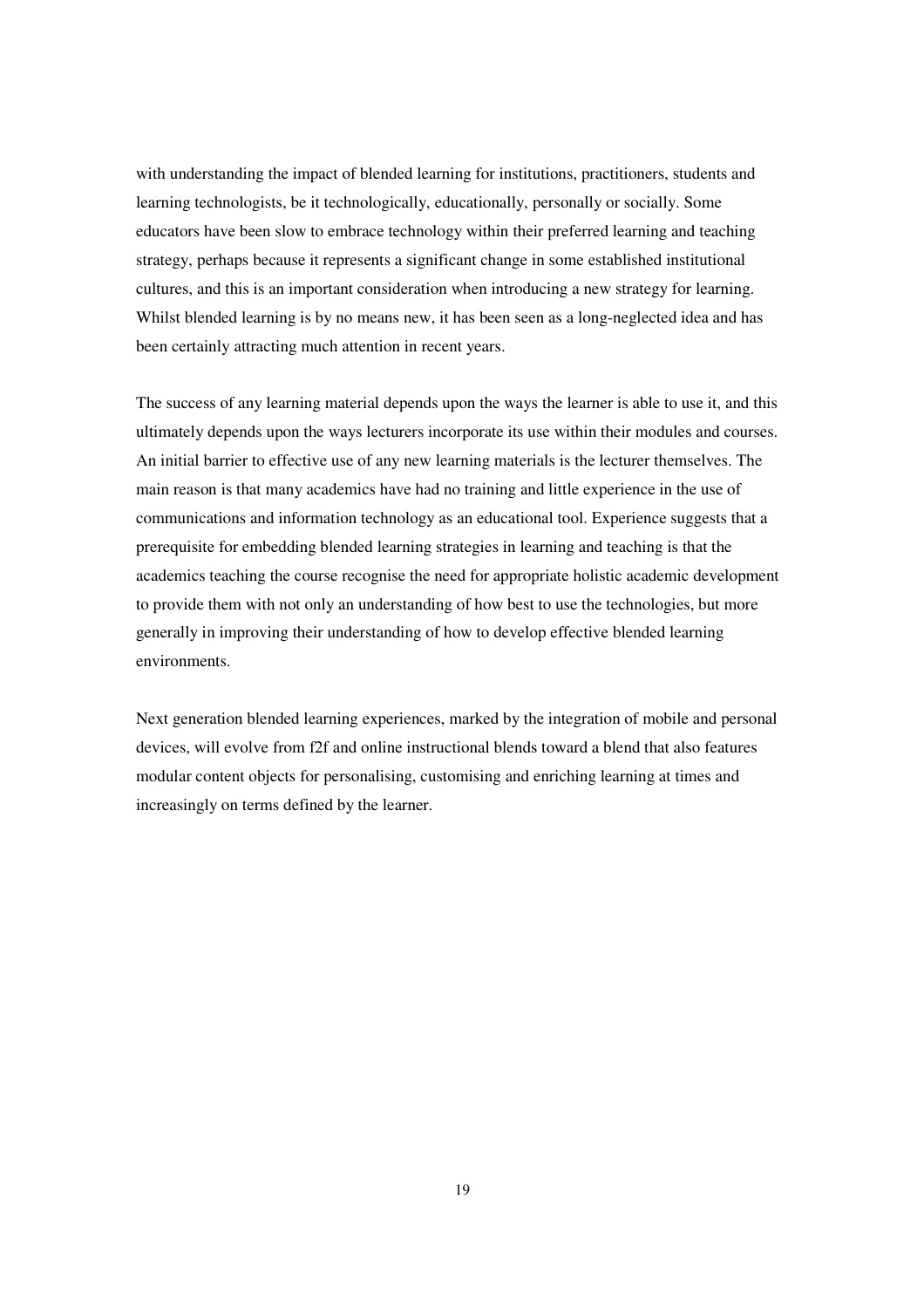#### **REFERENCES**

Andresen, M. A. (2009). Asynchronous discussion forums: success factors, outcomes, assessments, and limitations. *Educational Technology & Society*, *12* (1), 249–257.

Black, A. (2005). The use of asynchronous discussion: Creating a text of talk. *Contemporary Issues in Technology and Teacher Education* [Online serial], *5*(1). Available: http://www.citejournal.org/vol5/iss1/languagearts/article1.cfm

Boettcher, J.V., & Conrad, R.M. (1999). *Faculty Guide for Moving Teaching and Learning to the Web*. Mission Viejo, CA: League for Innovation in the Community College.

Chappelle, C. (2007). "5. Technology and Second Language Acquisition." *Annual Review of Applied Linguistics* 27: 98-114.

Connolly, M., Jones, C., & Jones, N. (2007). New approaches, new vision: capturing teacher experiences in a brave new online world. *Open Learning*, *22*(1), 43-56.

Davis, H. C., & Fill, K. (2007). Embedding blended learning in a university's teaching culture: Experiences and reflections. *British Journal of Educational Technology, 38*(5), 817-828.

Denis, B. (2003). A Conceptual Framework to Design and Support Self-directed Learning in a Blended Learning Programme. A Case Study: the DES-TEF. *Journal of Educational Media, 28*(2-3), 115-127.

Dick, W. (1991). An Instructional Designer's View of Constructivism. *Educational Technology*, 31, 31-44.

Elsner, P. (2006). From analog to weblog: the community college evolution toward blended learning. In C.J. Bonk & C.R. Graham (Eds.) *The Handbook of Blended Learning. Global Perspectives, Local Designs* (Ch 26). San Francisco: Pfeiffer.

Garrison, R., Kanuka, H., & Hawes, D. (2004). *Blended Learning in a Research University*. Learning Series, Blended Learning #1.

Garrison, D., & Anderson, T. (2003). *E-Learning in the 21st Century.* London: Routledge Falmer.

Garrison, D.R., & Kanuka, H. (2004). Blended learning: Uncovering its transformative potential in higher education. *Internet and Higher Education*, 7(2), 95-105.

Garrison, D.R., & Arbaugh, J.B. (2007). Researching the Community of Inquiry Framework: Review, Issues, and Future Directions. *Internet and Higher Education*, 7(3), 157-172.

Gredler, M.E. (2005). *Learning and Instruction: Theory into Practice*. Upper Saddle River, NJ: Pearson Merrill/Prentice Hall.

Hughes, G. (2007). Using blended learning to increase learner support and improve retention. *Teaching in Higher Education, 12*(3), 349-363.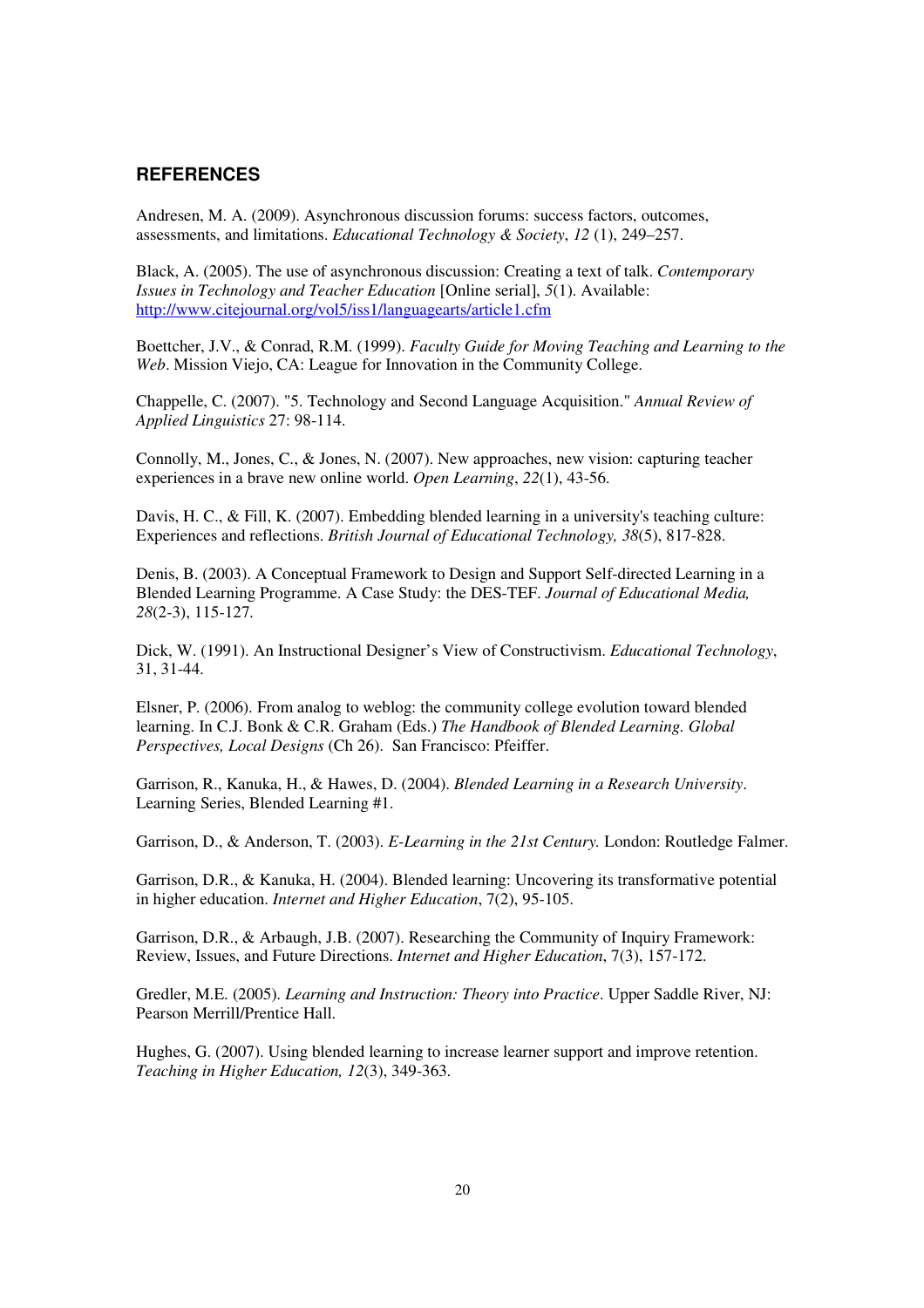Jennings, D. (2005). Virtually Effective: the measure of a learning environment. In G. O'Neill, S. Moore & B. McMullin (Eds.), *Emerging Issues in the Practice of University Learning and Teaching* (pp. 159-167). Dublin: AISHE.

Jones, N. (2006). E-College Wales, a case study of blended learning. In C.J. Bonk & C.R. Graham (Eds.) *The Handbook of Blended Learning. Global Perspectives, Local Designs* (Ch 13). San Francisco: Pfeiffer.

Jones, N., Chew, E., Jones, C., & Lau, A. (2009). Over the worst or at the eye of the storm? *Education and Training*, *51*(1), 6-22.

Kells, C., Haig, F., Hobson, S., & Carkett, R. (2009). Developing skills in teaching and learning. *Academic Exchange*, Issue 8.

Kerres, M., & de Witt, C. (2003). A Didactical Framework for the Design of Blended Learning Arrangements. *Journal of Educational Media, 28*(2-3), 101-113.

Kirkup, G. and A. Kirkwood (2005). "Information and communications technologies (ICT) in higher education teaching - a tale of gradualism rather than revolution." *Learning, Media and Technology* 30(2): 185-199.

Knight, P. (2002). A Systemic Approach to Professional Development: Learning as Practice. *Teaching and Teacher Education*, *3*, 229-241.

Laurillard, D. (1993). *Rethinking University Teaching: A Framework for the Use of Educational Technology.* London: Routledge.

Laurillard, D. (2002). *Rethinking University Teaching: A Conversational Framework for the Use of Educational Technology.* London: RoutledgeFalmer.

Leonard, J., & Guha, S. (2001). Education at the Crossroads: Online Teaching and Students' Perspectives on Distance Learning. *Journal of Research on Technology in Education*, *34*(1), 51- 57.

Levy, M. (1997). *Computer Assisted Language Learning*. London: Routledge.

McAvinia, C. (2006) Moodle Evaluation: Year One. Unpublished report, NUI Maynooth.

McAvinia, C. (2007) Moodle Evaluation: Year Two. Unpublished report, NUI Maynooth.

McAvinia, C. (2010) Moodle Evaluation: Year Three, Year Four. Unpublished reports, NUI Maynooth.

McConnell, D. (2000). *Implementing Computer Supported Cooperative Learning*. London: Kogan Page.

McConnell, D. (2006). *E-Learning Groups and Communities*. Maidenhead: The Society for Research into Higher Education & Open University Press.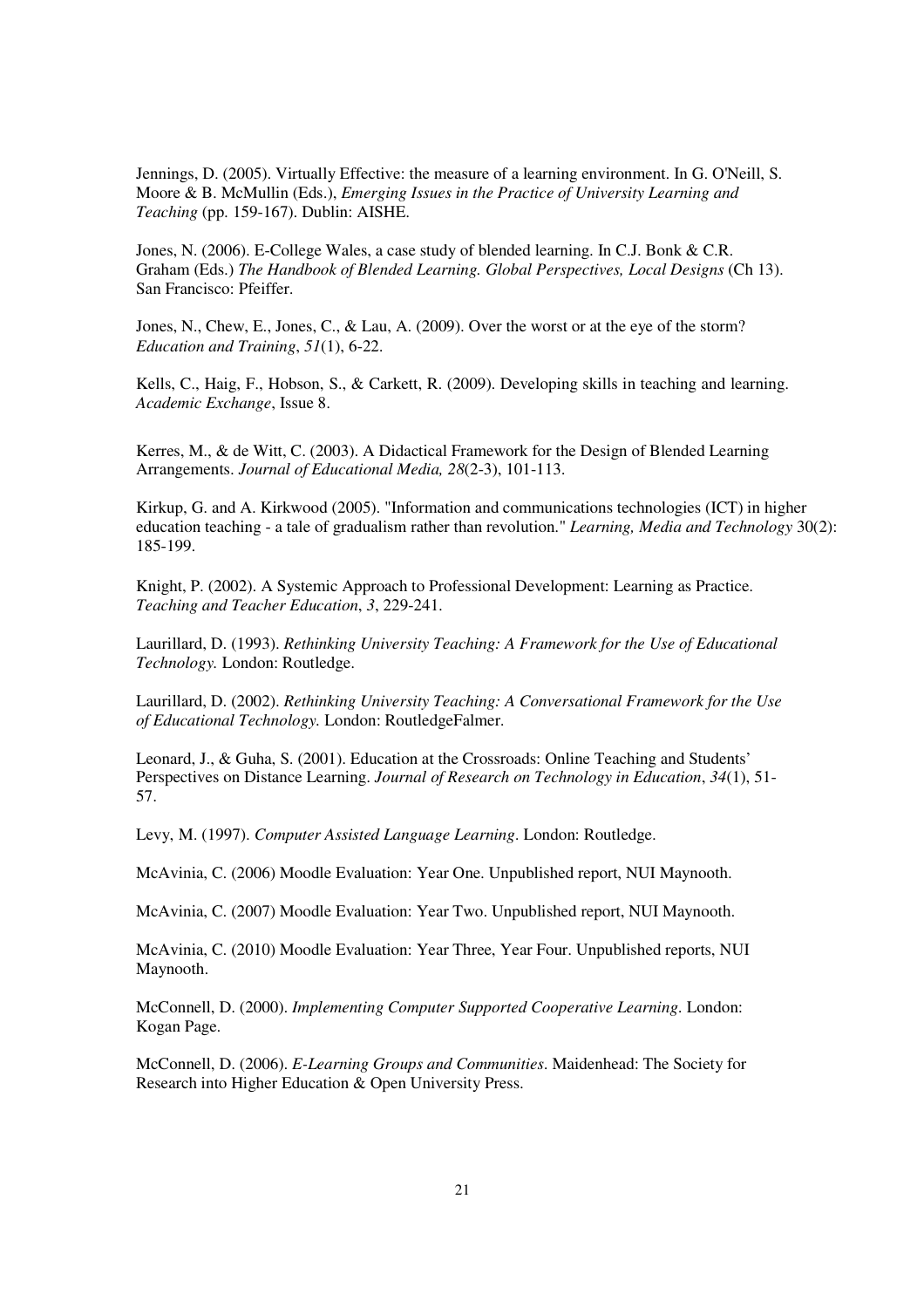McGarth, J., & Berdahl, J. (1998). Groups, Technology and Time. In R. Tindale, L. Heath, J. Edwards, E. Posavac, F. Bryant, Y. Suarez-Balcazar, E. Henderson-King & J. Meyers (Eds.) *Theory and Research on Small Groups* (pp. 205-228). New York: Plenum Press.

Masie, E. (2006). The Blended Learning Imperative. In C.J. Bonk & C.R. Graham (Eds.) *The Handbook of Blended Learning. Global Perspectives, Local Designs* (pp. 22-26). San Francisco: Pfeiffer.

Mason, R. (2002). *E-learning: What have we Learnt? Improving Student Learning Using*  Learning Technologies. In Proceedings of the 9<sup>th</sup> Improving Student Learning Symposium (pp. 27-34).

Moore, M. (2006). Introduction to Blended Learning. In C.J. Bonk & C.R. Graham (Eds.) *The Handbook of Blended Learning. Global Perspectives, Local Designs*. San Francisco: Pfeiffer.

Oliver, M., & Trigwell, K. (2005). Can 'Blended Learning' be Redeemed? *E-Learning*, *2*(1), 17- 26.

Ooms, A., Burke, L., Linsey, T., & Heaton-Shrestha, C. (2008). Introducing e-developers to support a university's blended learning developments. *ALT-J: Research in Learning Technology*, *16*(2), 111-122.

Osguthorpe, R. T., & Graham, C. R. (2003). Blended Learning Environments: Definitions and Directions. *The Quarterly Review of Distance Education, 4*(3), 227-233.

Pailing, M. (2002). E-learning: is it really the best thing since sliced bread? *Industrial and Commercial Training*, *34*(4), 151-155.

Salmon, G., & Lawless, N. (2006). Management Education for the Twenty-First Century. in C.J. Bonk & C.R. Graham (Eds.) *The Handbook of Blended Learning. Global Perspectives, Local Designs* (pp. 211-220). San Francisco: Pfeiffer.

Schneider, R. (2009). Examining the Instructional Design of a Technology Enhanced Course for New Mentor Teachers. *Journal of technology and Teacher Education*, *17*(1), 85-107.

Shen, R., Wang, M., & Pan, X. (2008). Increasing interactivity in blended classrooms through a cutting-edge mobile learning system. *British Journal of Educational Technology*, *39*(6), 1073- 1086.

Shin, M., & Lee, Y. (2009). Changing the Landscape of Teacher Education via Online Teaching and Learning. Techniques www.acteonline.org

Stefani, L., Mason, R., & Pegler, C. (2007). *The educational potential of e-portfolios*. London: Routledge.

Swe Khine, M., & Lourdusamy, A. (2003). Colloquium: Blended learning approach in teacher education: combining face-to-face instruction, multimedia viewing and online discussion. *British Journal of Educational Technology, 34*(5), 671-675.

Tisdale, E.J., & Strohschen, G. (2006). High tech meets high touch: Cohort learning online in graduate higher education.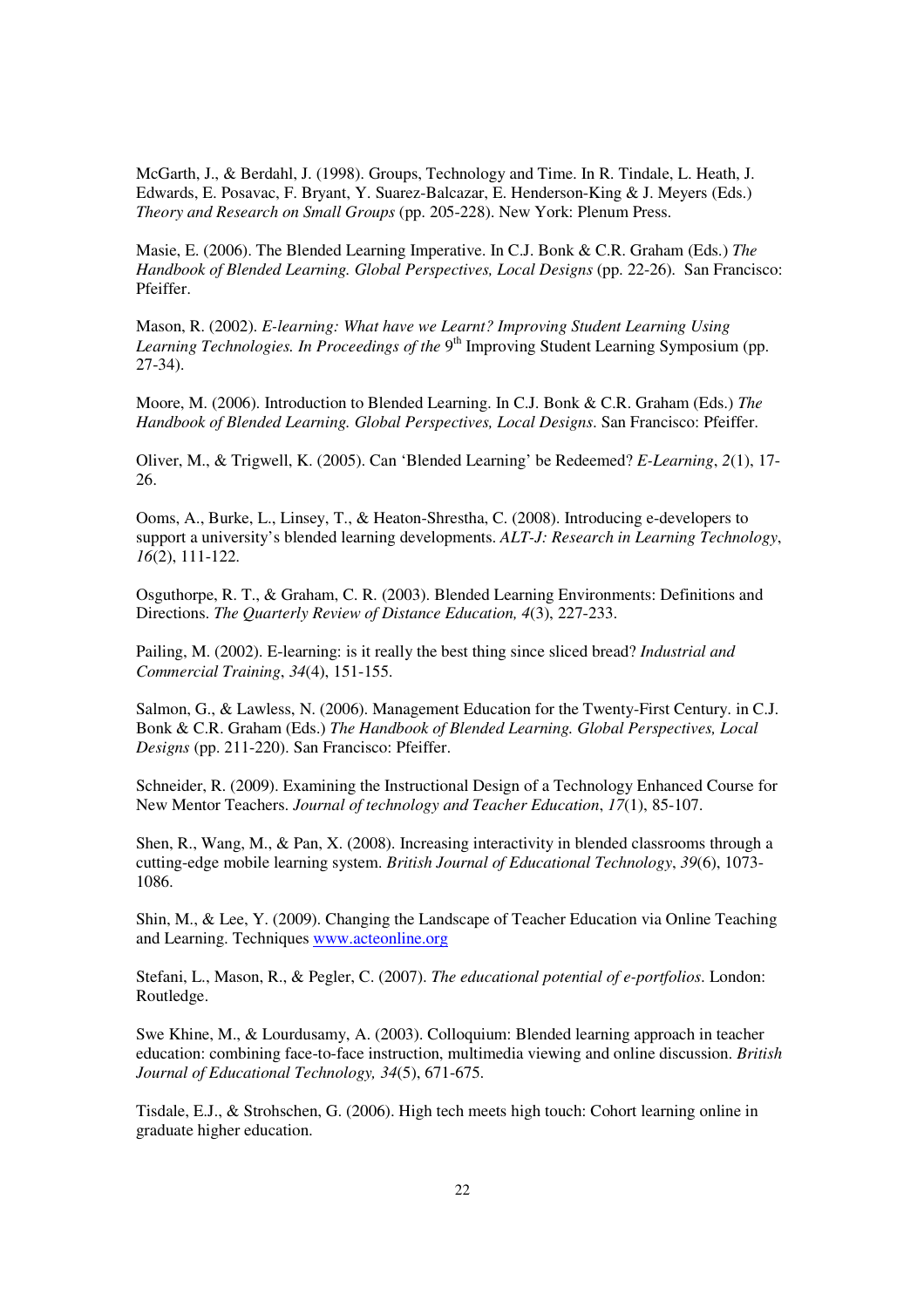VanSickle, J. (2003). *Making the Transition to Teaching Online: Strategies and Methods for the First-time, Online Instructor*. Morehead, KY, Morehead State University. (ERIC Document Reproduction Service No. ED479882).

Verkroost, M., Meijerink, L., Lintsen, H., & Veen, W. (2008). Finding a Balance in Dimensions of Blended Learning. *International Journal on E-Learning*, *7*(3), 499-522.

Von Glaserfeld, E. (1995). *Radical Constructivism. A Way of Knowing and Learning*. London: The Falmer Press.

Wall, J., & Ahmed, V (2008). Use of a simulation game in delivering blended lifelong learning in the construction industry – opportunities and challenges. *Computers & Education*, *50*(4), 1383- 1393.

Wetzel, K., & Strudler, N. (2005). The diffusion of electronic portfolios in teacher education: Next steps and recommendations from accomplished users. *Journal of Research on Technology in Education, 38*(2), 231-243.

White, K. (2000). Face to face in the Online Classroom. In K.W. White & B.H. Weight (Eds.) *The Online Teaching Guide* (pp. 1-12). Needham Heights, MA: Allyn and Bacon.

## **ADDITIONAL READING SECTION**

Bonk, C. & Graham, C.R. (Eds) (2006) *The Handbook of Blended Learning: Global Perspectives, Local Designs*. San Francisco: Pfeiffer

Boyle, T., Bradley, C., Chalk, P., Jones, R., & Pickard, P. (2003). Using Blended Learning to Improve Student Success Rates in Learning to Program. *Journal of Educational Media* **28**(2-3): 165-178.

Deepwell, F. & Malik, S. (2008) On campus, but out of class: an investigation into students' experiences of learning technologies in their self-directed study. *ALT-J* 16(1) 5-14

Fitzgibbon, K. M. & Jones, N. (2004). Jumping the hurdles: challenges of staff development delivered in a blended learning environment. *Journal of Educational Media* **29**(1): 25-35.

Graham, C.R. (2006) Blended Learning Systems: Definition, Current Trends, and Future Directions. In Bonk, C. & Graham, C.R. (Eds) (2006) *The Handbook of Blended Learning: Global Perspectives, Local Designs.* San Francisco: Pfeiffer pp3-21

Heaton-Shrestha, C., P. Edirisingha, Et Al. (2005). Introducing A Vle Into Campus-Based Undergraduate Teaching: Staff Perspectives On Its Impact On Teaching. *International Journal Of Educational Research* **43**: 370-386.

Jelfs, A., Nathan, R. & Barrett, C. (2004). Scaffolding students: suggestions on how to equip students with the necessary study skills for studying in a blended learning environment. *Journal of Educational Media* **29**(2): 85-96.

Karasavvidis, I. (2009). Activity Theory as a conceptual framework for understanding teacher approaches to Information and Communication Technologies. *Computers and Education* **53**: 436-444.